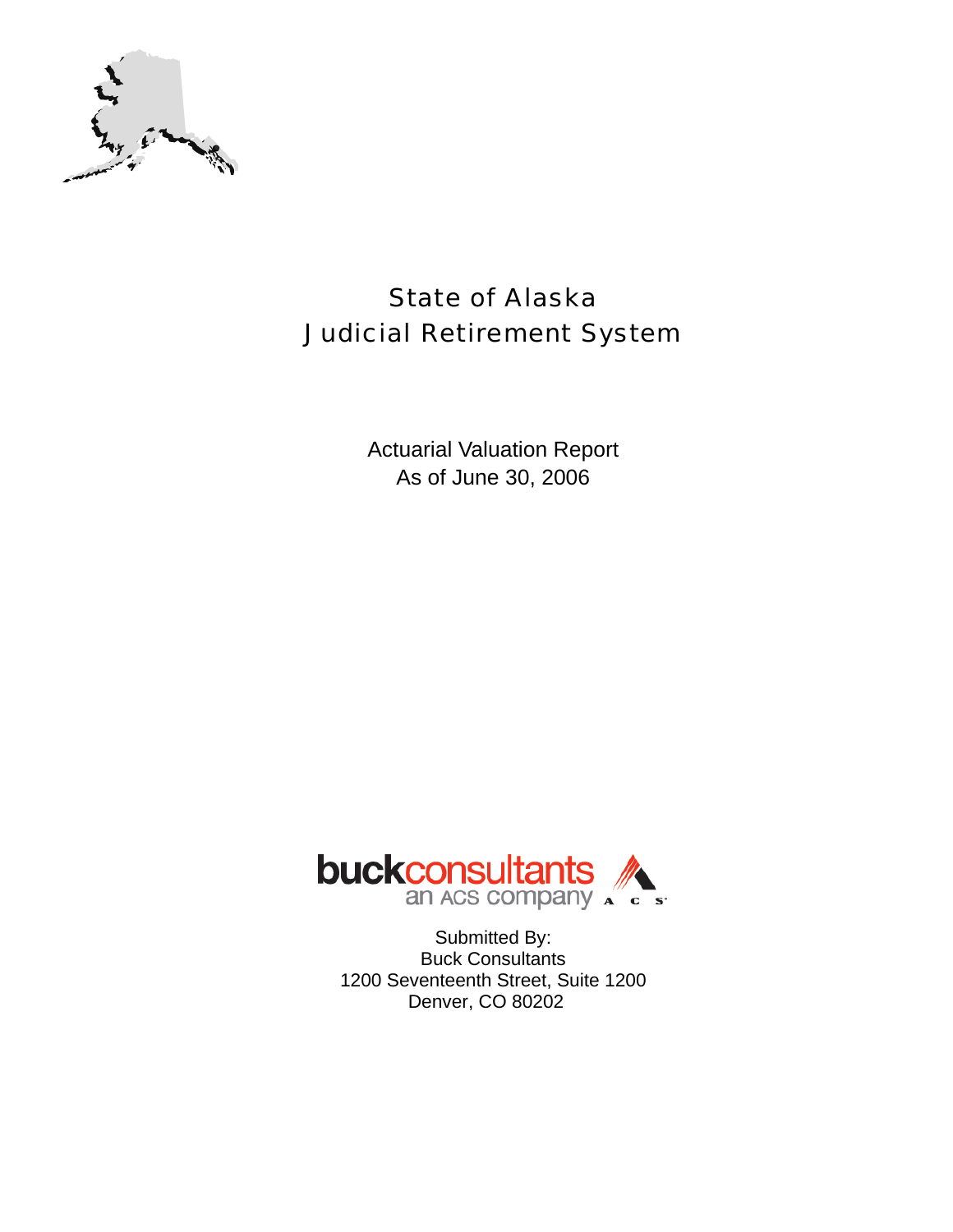

October 11, 2007

State of Alaska Alaska Retirement Management Board Department of Administration Division of Retirement and Benefits P.O. Box 110203 Juneau, AK 99811-0203

Dear Members of the Board:

#### **Actuarial Certification**

The annual actuarial valuation required for the State of Alaska Judicial Retirement System has been prepared as of June 30, 2006 by Buck Consultants. The purposes of the report include:

- (1) a presentation of the valuation results of the Plan as of June 30, 2006;
- (2) a review of experience under the Plan for the year ended June 30, 2006;
- (3) a determination of the appropriate contribution rate which will be applied for the fiscal years ending June 30, 2008 and June 30, 2009; and
- (4) the provision of reporting and disclosure information for financial statements, governmental agencies, and other interested parties.

The following schedules that we have prepared are included in this report:

- (1) Summary of actuarial assumptions and methods (Section 2.3)
- (2) Schedule of active member valuation data (Section 3.2, 3.3 and 3.4)

In preparing this valuation, we have employed generally accepted actuarial methods and assumptions, in conjunction with employee data provided to us by the Division of Retirement and Benefits and financial information provided in the financial statements audited by KPMG LLP, to determine a sound value for the System liability. The employee data has not been audited, but it has been reviewed and found to be consistent, both internally and with prior years' data.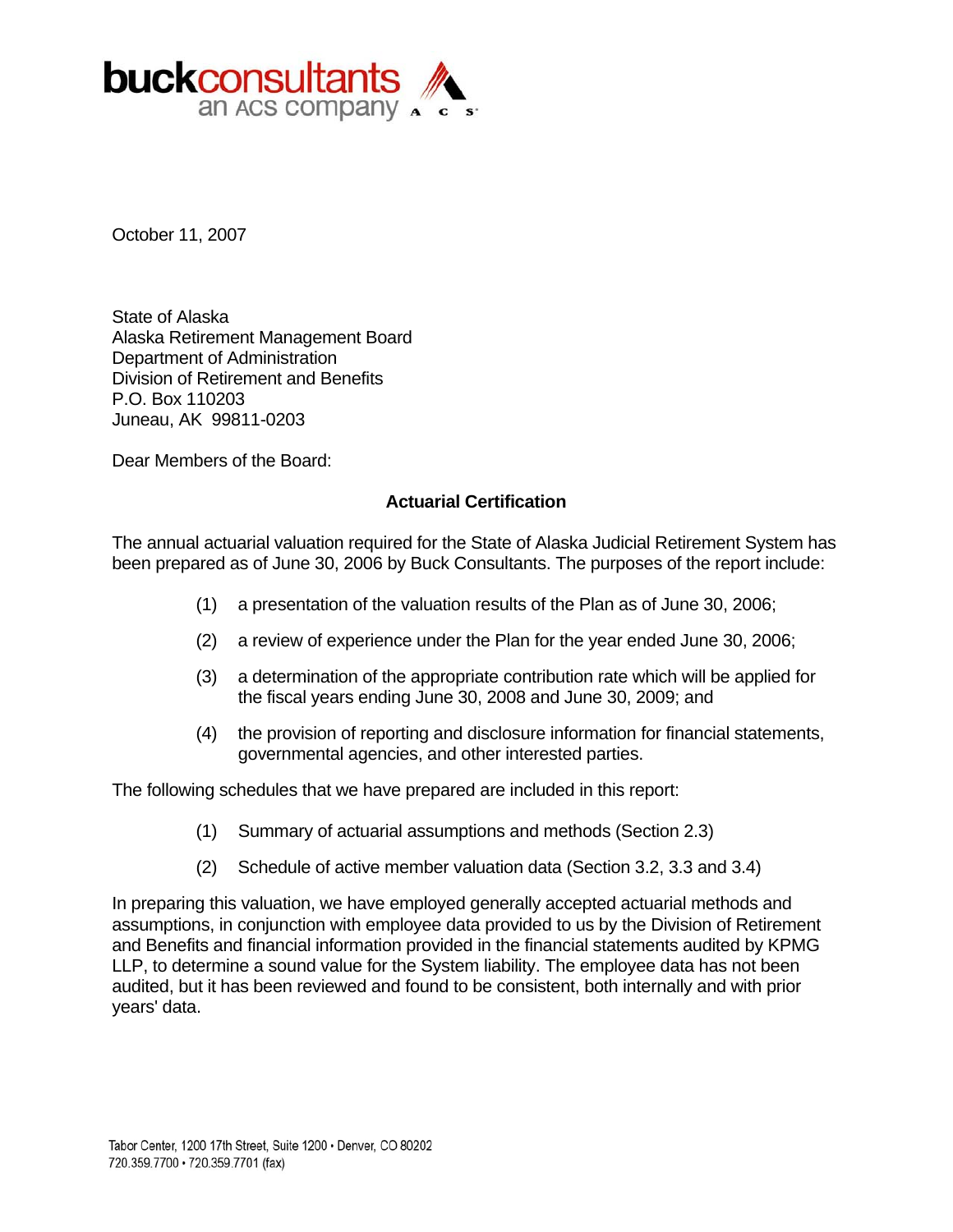Alaska Retirement Management Board October 11, 2007 Page 2

The contribution requirements are determined as a percentage of payroll, and reflect the cost of benefits accruing in FY07 and a fixed 25-year amortization as a level percentage of payroll of the initial unfunded accrued liability and subsequent gains/losses. The amortization period is set by the Board. Contribution levels are recommended by the Actuary and adopted by the Board each year. The ratio of valuation assets to liabilities decreased from 88.01% to 62.41% during the year. This report provides an analysis of the factors that led to the decrease.

A summary of the actuarial assumptions and methods is presented in Section 2.3 of this report. The assumptions, when applied in combination, fairly represent past and anticipated future experience of the System.

Future contribution requirements may differ from those determined in the valuation because of:

- (1) differences between actual experience and anticipated experience based on the assumptions;
- (2) changes in actuarial assumptions or methods;
- (3) changes in statutory provisions; or
- (4) differences between the contribution rates determined by the valuation and those adopted by the Board.

The undersigned are members of the American Academy of Actuaries and the Society of Actuaries, are fully qualified to provide actuarial services to the State of Alaska, and are available to answer questions regarding this report.

We believe that the assumptions and methods used for funding purposes and for the disclosures presented in this report satisfy the parameter requirements set forth in the Government Accounting Standards Board (GASB) Statement Nos. 25 and 43.

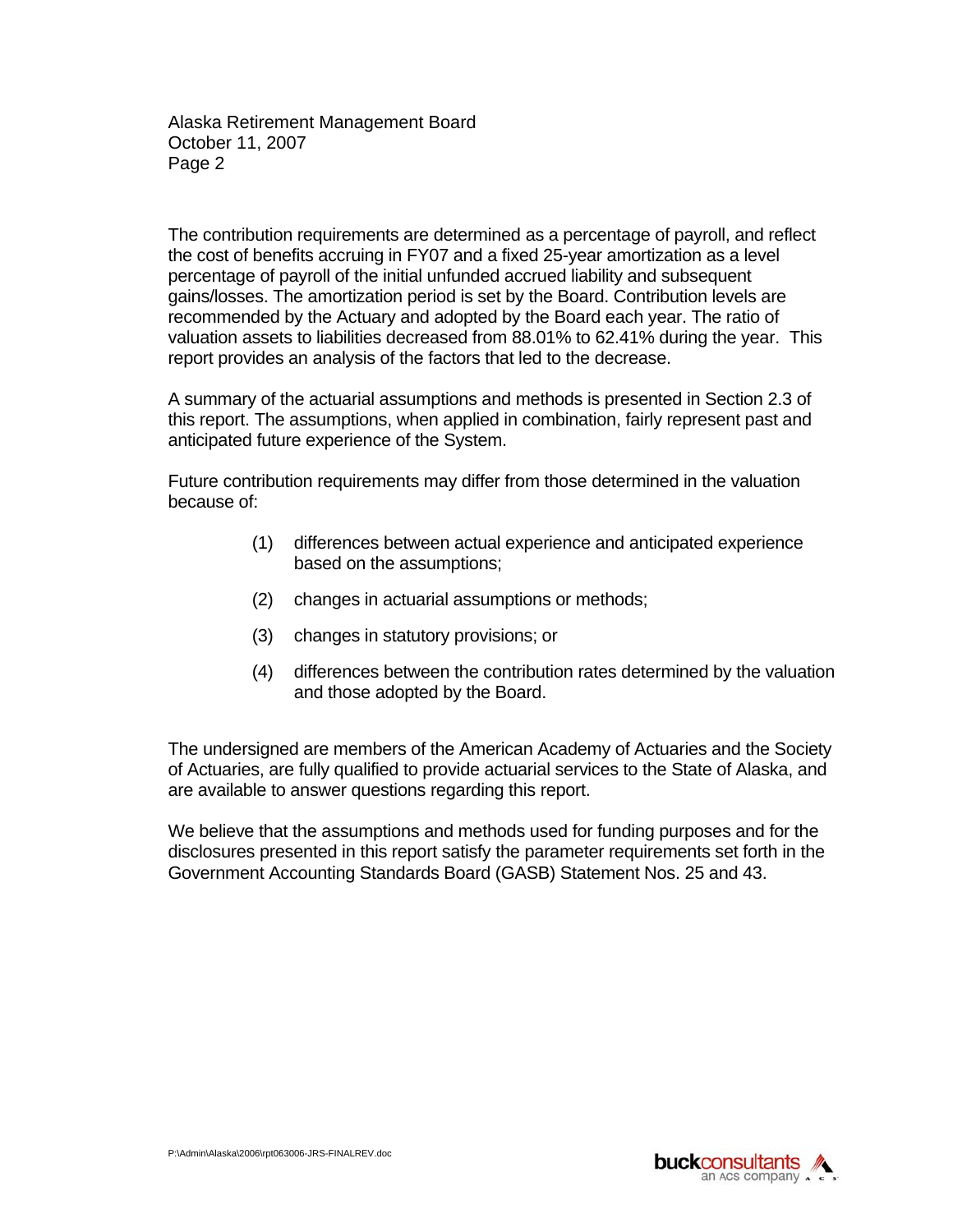Alaska Retirement Management Board October 11, 2007 Page 3

We believe that this report conforms with the requirements of the Alaska statutes, and where applicable, other federal and accounting laws, regulations and rules, as well as generally accepted actuarial principles and practices.

Sincerely,

David W. Alakmicky

David H. Slishinsky, ASA, EA, MAAA Michelle Reding DeLange, FSA, EA, MAAA Principal, Consulting Actuary **Director, Consulting Actuary** 

minum ma

The undersigned actuary is responsible for all assumptions related to the average annual per capita health claims cost and the health care cost trend rates, and hereby affirms her qualification to render opinions in such matters, in accordance with the qualification standards of the American Academy of Actuaries.

Melissa Krumholz, ASA, MAAA Senior Consultant, Health & Welfare

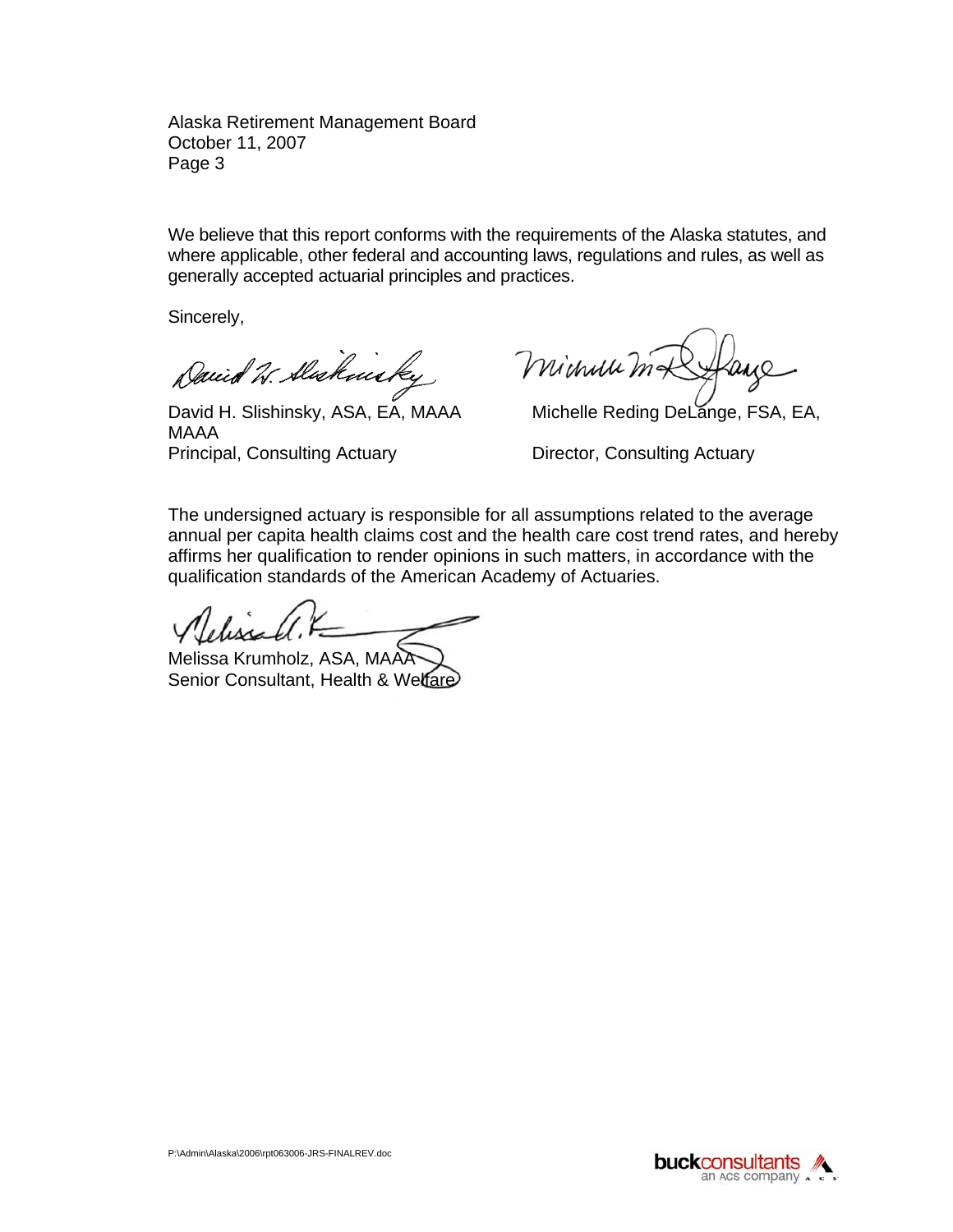# **Contents**

| Section 1: |                                                                             |
|------------|-----------------------------------------------------------------------------|
| 1.1(a)     |                                                                             |
| 1.1(b)     |                                                                             |
| 1.1(c)     |                                                                             |
| 1.1(d)     |                                                                             |
| 1.2        |                                                                             |
| 1.3        |                                                                             |
| 1.4        |                                                                             |
| 1.5        |                                                                             |
| Section 2: |                                                                             |
| 2.1        |                                                                             |
| 2.2        |                                                                             |
| 2.3        | Schedule of the Actuarial Assumptions, Method and Additional Information 17 |
| Section 3: |                                                                             |
| 3.1        |                                                                             |
| 3.2        |                                                                             |
| 3.3        |                                                                             |
| 3.4        |                                                                             |
| 3.5        |                                                                             |

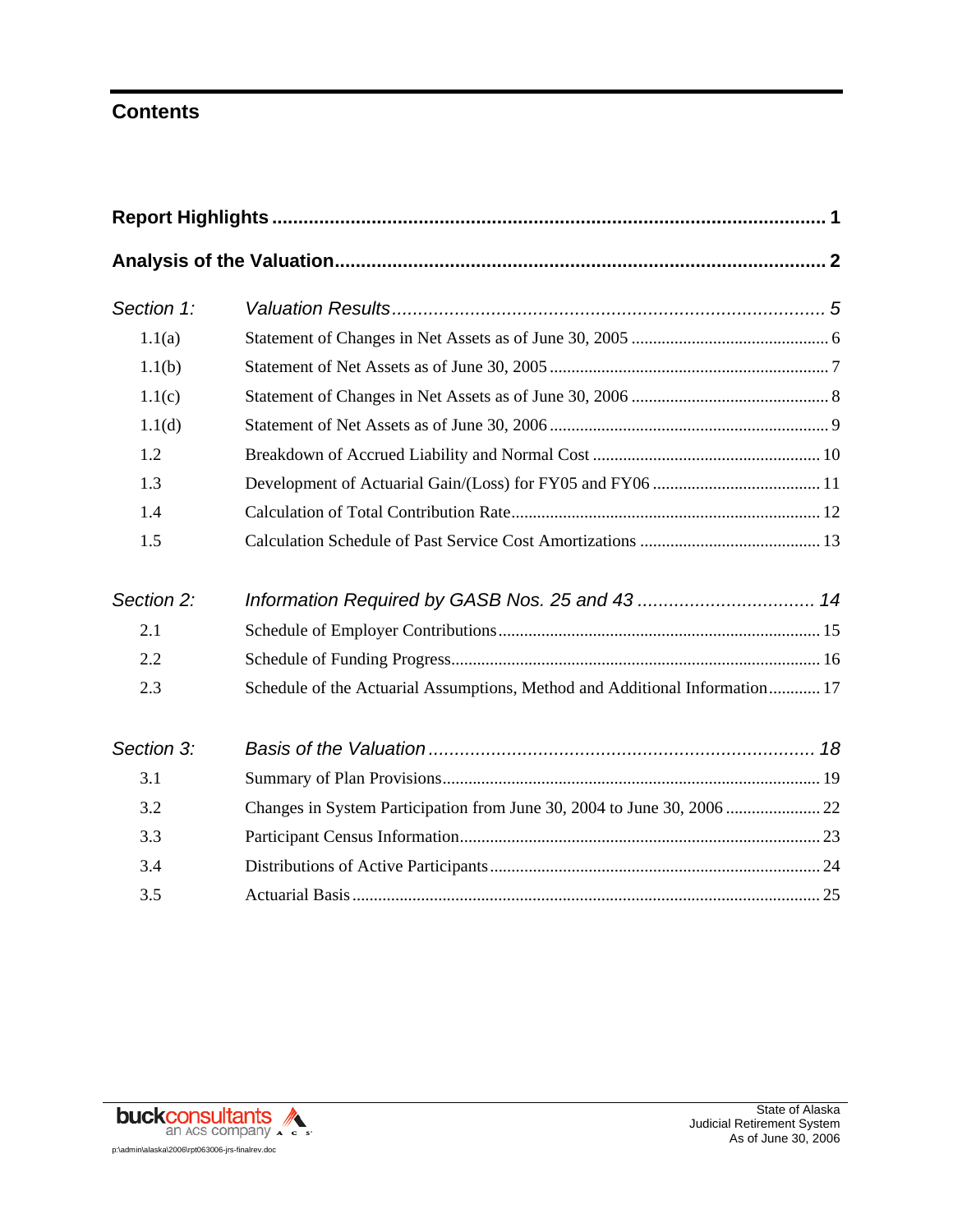# **Report Highlights**

This report has been prepared by Buck Consultants, an ACS Company, to:

- Present the results of a valuation of the State of Alaska Judicial Retirement System as of June 30, 2006;
- Review experience under the Plan for the period July 1, 2004 to June 30, 2006;
- Determine the contribution rate for the System for Fiscal Years 2008 and 2009;
- Provide reporting and disclosure information for financial statements, governmental agencies, and other interested parties.

This report is divided into three sections. Section 1 contains the results of the valuation. It includes the experience of the Plan during the 2004/2005 and 2005/2006 plan years, the current annual costs, and reporting and disclosure information.

Section 2 provides reporting and disclosure information for financial statements, governmental agencies and other interested parties.

Section 3 describes the basis of the valuation. It summarizes the Plan provisions, provides information relating to the Plan participants, and describes the funding methods and actuarial assumptions used in determining liabilities and costs.

The principal results are as follows:

|     | <b>Funding Status as of June 30</b>                   | 2004                |      | 2006               |
|-----|-------------------------------------------------------|---------------------|------|--------------------|
| (a) | Valuation assets                                      | \$<br>70,455,634 \$ |      | 79,710,103         |
| (b) | Pension accrued liability                             | 69,392,742          |      | 111,819,972        |
| (c) | Healthcare accrued liability                          | 10,659,817          |      | 15,905,786         |
| (d) | Accrued liability, $(b) + (c)$                        | \$<br>80,052,559    | - \$ | 127,725,758        |
| (e) | Funding Ratio, $(a) / (d)$                            | 88.01%              |      | 62.41%             |
|     | <b>Recommended Contribution Rates:</b>                | <b>FY07</b>         |      | <b>FY08 - FY09</b> |
| (a) | <b>Normal Cost Rate</b>                               | 27.92%              |      | 26.01%             |
| (b) | Past Service Cost Rate                                | 9.45%               |      | 31.69%             |
| (c) | <b>Total Employer Contribution Rate</b>               | 37.37%              |      | 57.70%             |
|     | <b>Recommended Contribution Rates for Pension:</b>    | <b>FY07</b>         |      | <b>FY08 - FY09</b> |
| (a) | <b>Normal Cost Rate</b>                               | 23.63%              |      | 22.08%             |
| (b) | Past Service Cost Rate                                | 0.73%               |      | 22.78%             |
| (c) | <b>Total Employer Contribution Rate</b>               | 24.36%              |      | 44.86%             |
|     | <b>Recommended Contribution Rates for Healthcare:</b> | <b>FY07</b>         |      | <b>FY08 - FY09</b> |
| (a) | <b>Normal Cost Rate</b>                               | 4.29%               |      | 3.93%              |
| (b) | Past Service Cost Rate                                | 8.72%               |      | 8.91%              |
| (c) | <b>Total Employer Contribution Rate</b>               | 13.01%              |      | 12.84%             |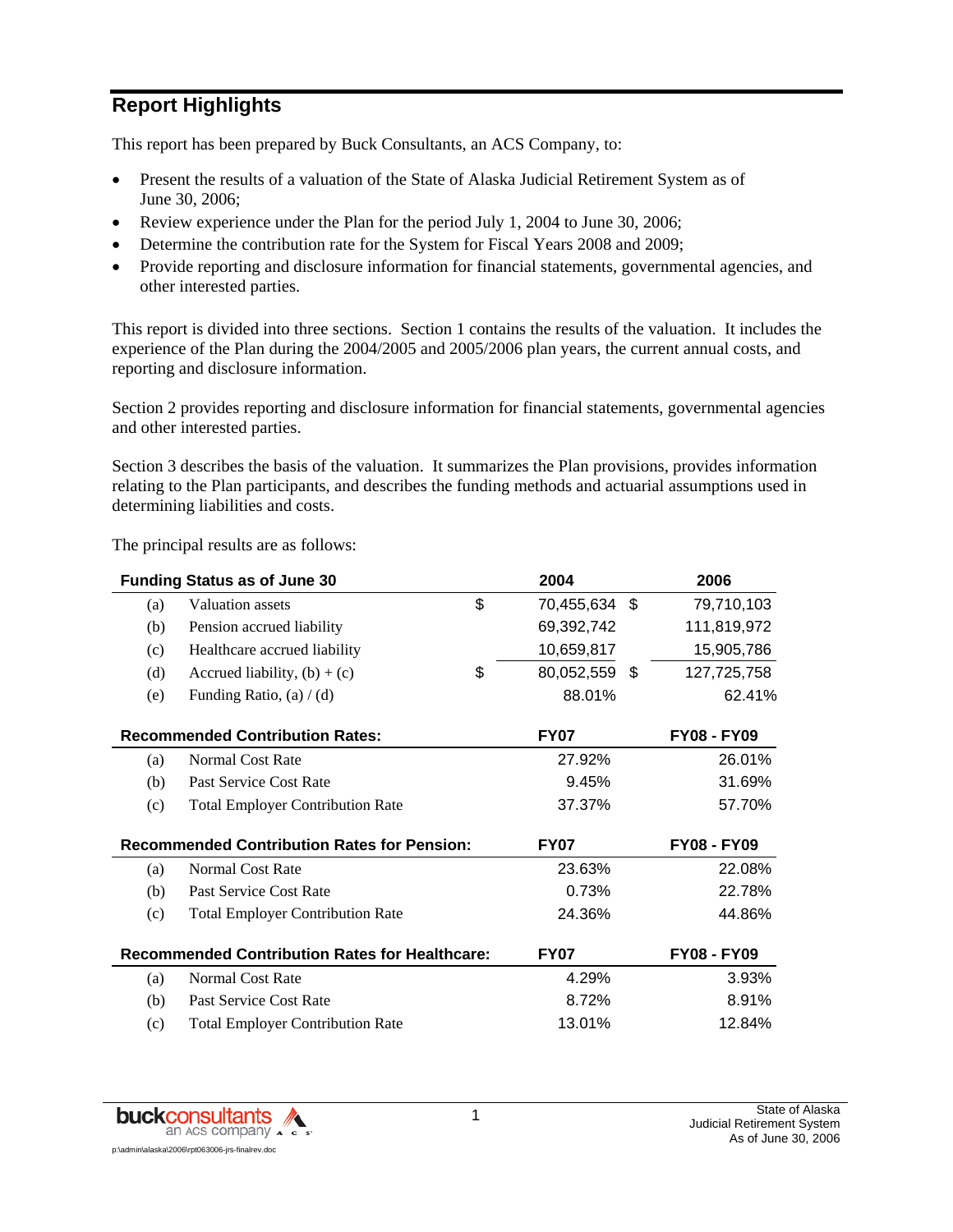## **Analysis of Valuation**

#### **(1) Actuarial Methods and Assumptions**

The actuarial cost method was changed from Projected Unit Credit to Entry Age Normal. The assumption changes made for this valuation include a change in mortality assumption, the percentage of the population assumed to be married, healthcare assumptions and the payroll growth assumption. The actuarial value of assets was changed from market value to a 5-year smoothing method.

#### **(2) Salary Increases**

Salaries for active judges changed between June 30, 2004, and June 30, 2006. The following table presents the annual base salaries for the different court appointments:

|                                | June 30, 2004 | <b>June 30, 2006</b> |
|--------------------------------|---------------|----------------------|
| District Court                 | \$92,424      | \$129,516            |
| Superior Court                 | 109,032       | 152,760              |
| Appellate Court                | 111,384       | 156,084              |
| Supreme Court                  | 117,900       | 165,204              |
| <b>Administrative Director</b> | 109,032       | 152,760              |

Due to SB237 and HB98, the average annual base salary increased from \$105,316 at June 30, 2004 to \$146,458 at June 30, 2006, for an average annual increase of 17.93%. Since we assumed an average annual salary increase of 4% in the valuation as of June 30, 2004, a significant actuarial loss of \$27 million occurred on salary experience due to SB237 and HB98.

#### **(3) Investment Experience**

The approximate rate of return on investments during fiscal year 2005 was 8.0% and the approximate rate of return during fiscal year 2006 was 11.0%, net of expenses. Our actuarial calculations were based upon the assumption that the System's assets would earn 8.25% in FY05 and FY06, net of expenses. The compound average annual rate of return during the two-year period was 9.48%, which resulted in an actuarial gain of \$2 million to the System.

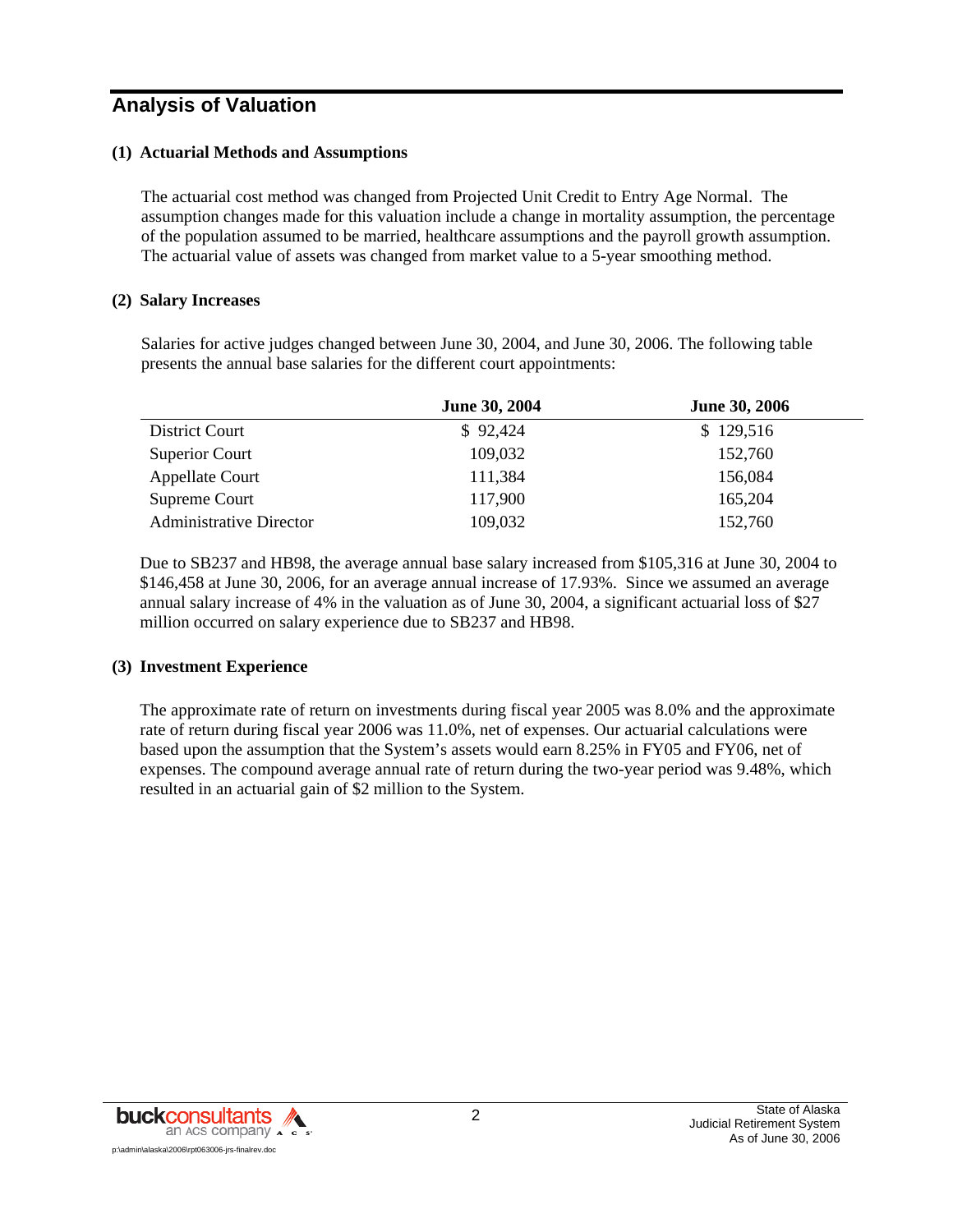# **Analysis of Valuation** *(continued)*

#### **(4) Healthcare Costs**

Healthcare costs were determined using State-specific experience. Distinct pre-65 and post-65 rates were calculated and a morbidity table was applied to account for the differences in claims cost by age.

Effective June 30, 2006, the health cost trend assumption was adopted which varies by year and by medical and prescription drugs, declining to an ultimate rate equal to 5.0% for FY15 and later. If the long-term assumption remains reasonable, short-term gains and losses from the annually determined medical cost will offset each other over time.

Note that valuation healthcare results reported herein as of June 30, 2006 were completed after Buck's experience study for PERS and TRS and reflect base claims cost rate analysis, trend assumptions, etc., included in the experience study. Additional data became available for the PERS and TRS healthcare valuations as of June 30, 2006. Thus, JRS base claims rates are slightly different than reported for PERS and TRS as of June 30, 2006.

#### **(5) Membership Statistics**

The number of active members increased from 62 to 66 for the two year period. There were 13 new entrants to the plan with an average entry age higher than the continuing members. The average age of active members increased by 0.51 years and the average past service decreased by 0.23 years. There were small changes in the inactive statistics as well. The membership statistics are found in Sections 3.2 through 3.4 of this report. The changes in member data produced an actuarial loss.

#### **(6) Revaluation of Plan Liabilities as of June 30, 2004**

Buck Consultants replicated the June 30, 2004 valuation results of the prior actuary. The primary difference between the results was on the healthcare liabilities. The prior actuary valued the premium as a family unit. We valued the premium per individual. The revaluation of liabilities increased the employer rate by 13.45%.

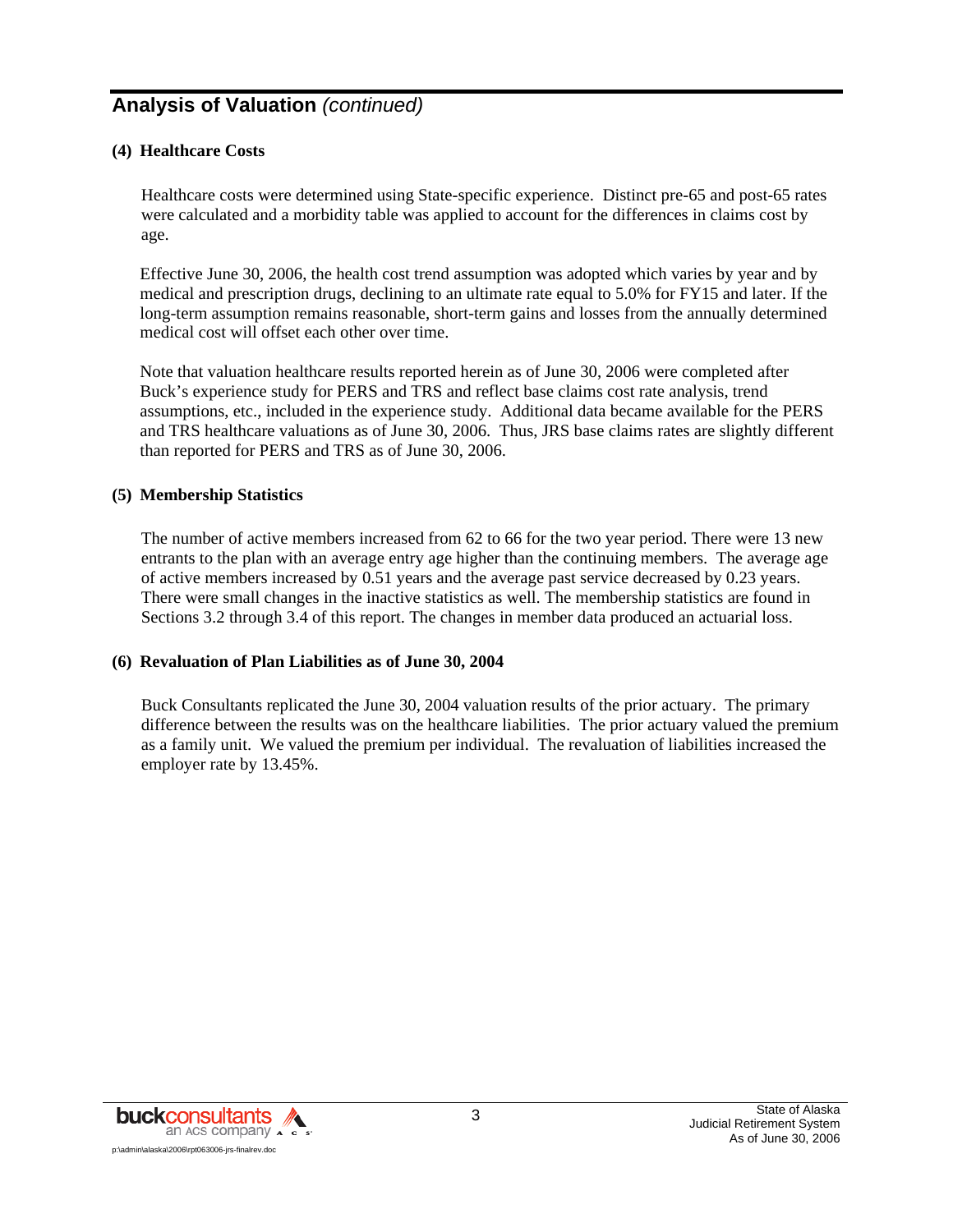# **Analysis of Valuation** *(continued)*

#### **(7) Summary**

The overall effect of system experience during the two-year period resulted in a decrease in the funding ratio from 88.01% to 62.41%. The total contribution rate increased from 37.37% to 57.70%.

|    |                                                                   | <b>Pension</b> | <b>Healthcare</b> | <b>Total</b> |
|----|-------------------------------------------------------------------|----------------|-------------------|--------------|
| 1. | Total employer contribution rate from June 30, 2004 valuation     | 24.36%         | 13.01%            | 37.37%       |
| 2. | Change due to revaluation of plan liabilities as of June 30, 2004 | (0.88)%        | 14.33%            | 13.45%       |
| 3. | Change due to:                                                    |                |                   |              |
|    | Change in assumptions and methods<br>a.                           | 4.63%          | $(8.88)$ %        | $(4.25)\%$   |
|    | Investment experience<br>b.                                       | (0.58)%        | $(1.08)\%$        | $(1.66)$ %   |
|    | c. Demographic experience and new entrants                        | 3.71%          | $(0.06)\%$        | 3.65%        |
|    | Change in legislation (SB237 and HB98)<br>d.                      | 13.62%         | $(4.48)\%$        | 9.14%        |
|    | Total<br>e.                                                       | 21.38%         | $(14.50)\%$       | 6.88%        |
| 4. | Total employer contribution rate this year $[1 + 2 + 3e]$         | 44.86%         | 12.84%            | 57.70%       |

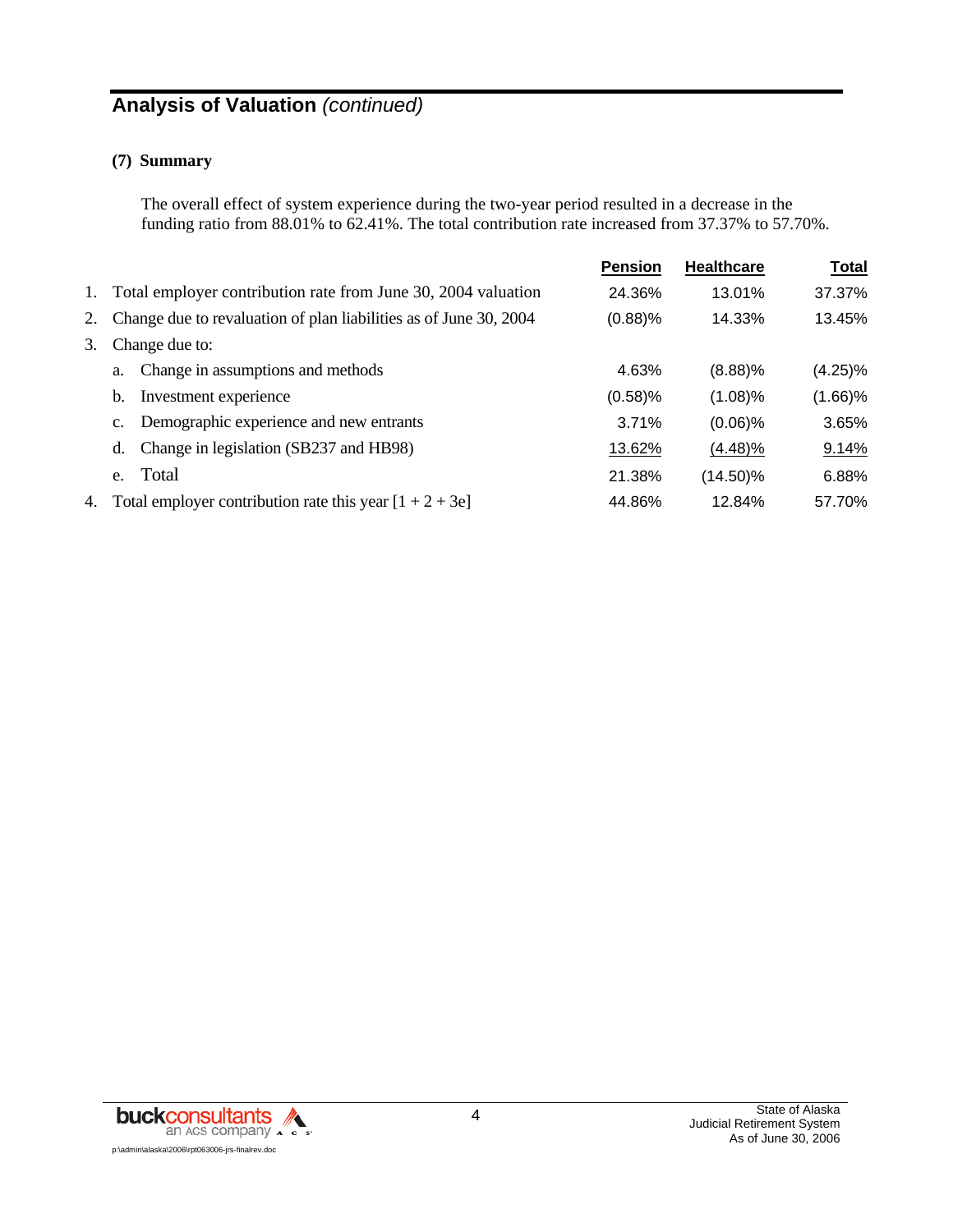## **Section 1 Valuation Results**

This section sets forth the results of the actuarial valuation.

| Section 1.1 | Shows the transactions of the System's fund during FY05 and FY06. Allocation of assets |
|-------------|----------------------------------------------------------------------------------------|
|             | between pension and postemployment healthcare was reported to us by the Division of    |
|             | Retirement and Benefits.                                                               |
|             |                                                                                        |

- Section 1.2 Shows the actuarial present values as of June 30, 2006.
- Section 1.3 Calculates the actuarial gain or loss for FY05 and FY06.
- Section 1.4 Develops the total contribution rate.
- Section 1.5 Schedule of past service cost amortizations.

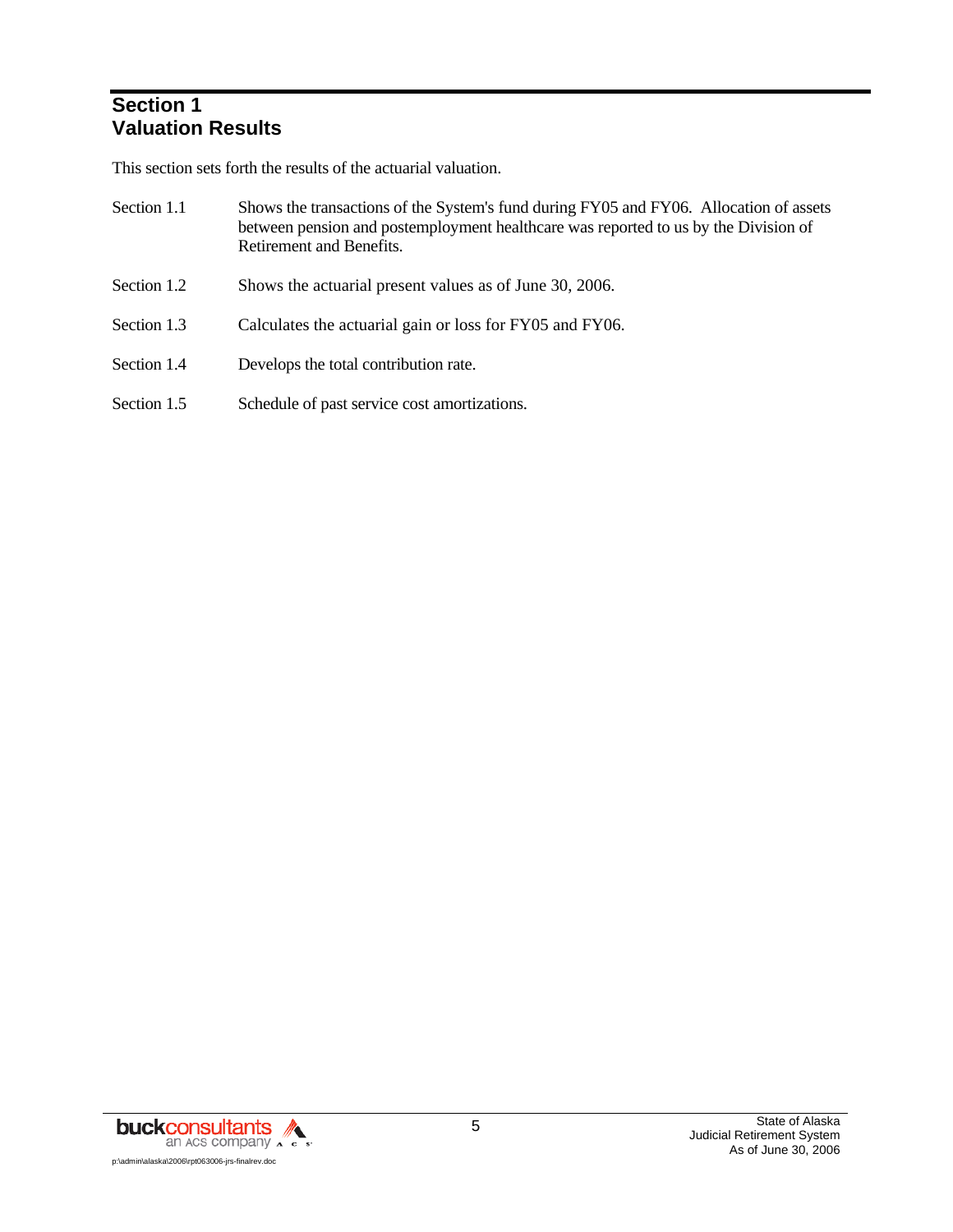# **Section 1** *(continued)* **1.1(a) Statement of Changes in Net Assets as of June 30, 2005**

|     | <b>Fiscal Year 2005</b>                                                                                                                                                                                                                         |          | <b>Pension</b>                                              |          | Postemployment<br><b>Healthcare</b>                |          | <b>Total</b><br><b>Market Value</b>                         |
|-----|-------------------------------------------------------------------------------------------------------------------------------------------------------------------------------------------------------------------------------------------------|----------|-------------------------------------------------------------|----------|----------------------------------------------------|----------|-------------------------------------------------------------|
| (1) | Net Assets, June 30, 2004<br>(market value)                                                                                                                                                                                                     | \$.      | 68,652,244                                                  | \$       | 1,803,390                                          | \$.      | 70,455,634                                                  |
| (2) | Additions:<br><b>Plan Member Contributions</b><br>(a)<br><b>Employer Contributions</b><br>(b)<br>Interest and Dividend Income<br>(c)<br>Net Appreciation (Depreciation) in<br>(d)<br>Fair Value of Investments<br><b>Total Additions</b><br>(e) | \$<br>\$ | 298,504<br>1,911,799<br>1,948,372<br>3,211,589<br>7,370,264 | \$<br>\$ | 36,738<br>235,299<br>239,801<br>395,273<br>907,111 | \$<br>\$ | 335,242<br>2,147,098<br>2,188,173<br>3,606,862<br>8,277,375 |
| (3) | Deductions:<br><b>Medical Benefits</b><br>(a)<br><b>Retirement Benefits</b><br>(b)<br><b>Investment Expenses</b><br>(c)<br><b>Administrative Expenses</b><br>(d)<br><b>Total Deductions</b><br>(e)                                              | \$<br>\$ | 0<br>4,052,060<br>201,168<br>19,249<br>4,272,477            | \$<br>\$ | 728,274<br>0<br>24,759<br>2,369<br>755,402         | \$<br>\$ | 728,274<br>4,052,060<br>225,927<br>21,618<br>5,027,879      |
| (4) | Net Assets, June 30, 2005<br>(market value)<br>Approximate Market Value Investment Return Rate                                                                                                                                                  | \$.      | 71,750,031                                                  | \$       | 1,955,099                                          | S        | 73,705,130                                                  |

During FY05 Net of All Expenses 8.0%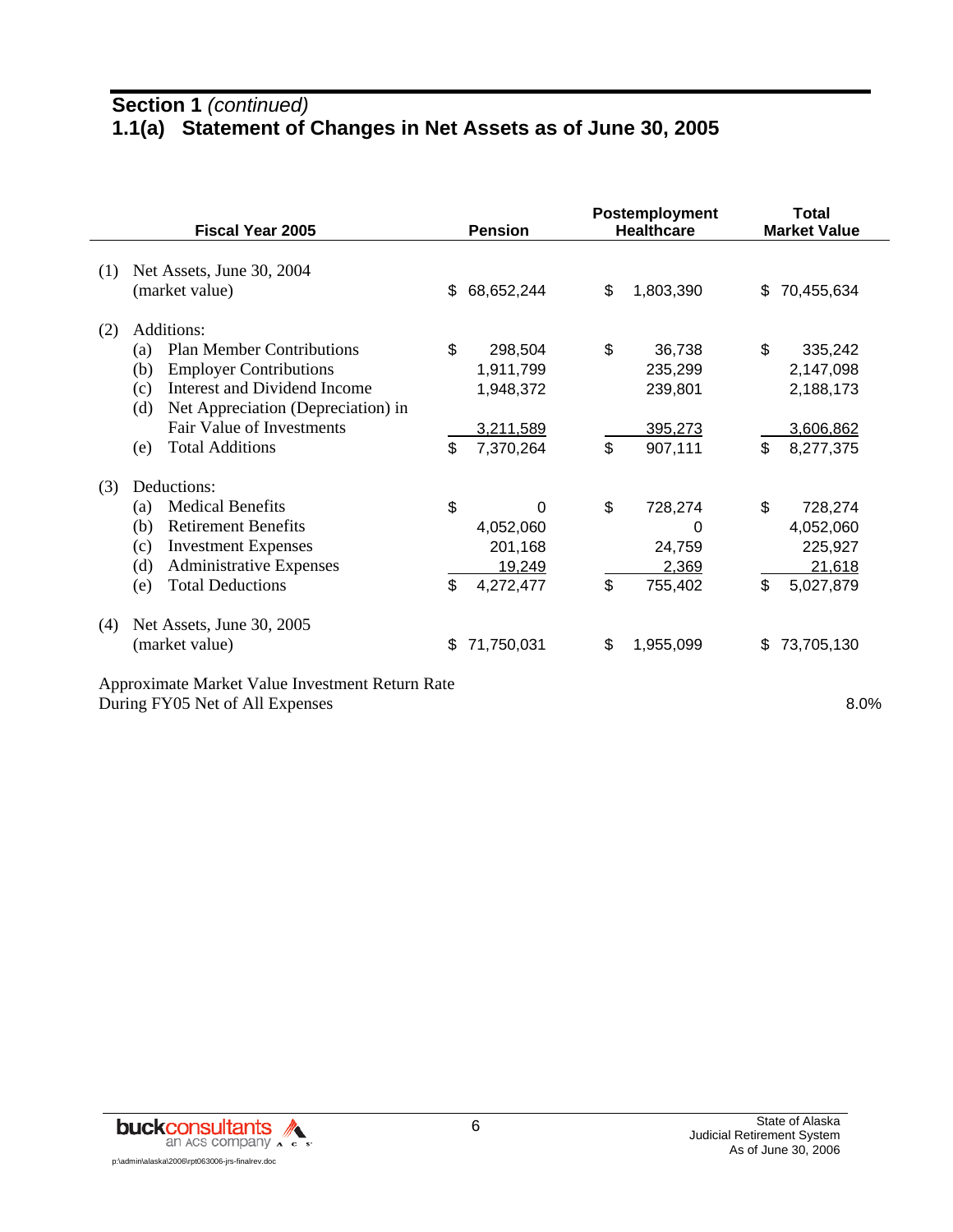#### **Section 1** *(continued)* **1.1(b) Statement of Net Assets as of June 30, 2005**

| As of June 30, 2005              |    | <b>Pension</b> | Postemployment<br><b>Healthcare</b> |           |      | Total<br><b>Market Value</b> |  |  |
|----------------------------------|----|----------------|-------------------------------------|-----------|------|------------------------------|--|--|
| Cash and Cash Equivalents        | \$ | 91,887 \$      |                                     | 11,309    | - \$ | 103,196                      |  |  |
| Domestic Equity Pool             |    | 30,788,218     |                                     | 834,154   |      | 31,622,372                   |  |  |
| Domestic Fixed Income Pool       |    | 18,769,416     |                                     | 508,655   |      | 19,278,071                   |  |  |
| <b>International Equity Pool</b> |    | 11,898,917     |                                     | 322,433   |      | 12,221,350                   |  |  |
| Real Estate Pool                 |    | 7,831,848      |                                     | 212,409   |      | 8,044,257                    |  |  |
| International Fixed Income Pool  |    | 2,341,247      |                                     | 62,631    |      | 2,403,878                    |  |  |
| Net Receivables                  |    | 28,498         |                                     | 3,508     |      | 32,006                       |  |  |
| <b>Total Assets</b>              | \$ | 71,750,031 \$  |                                     | 1,955,099 | \$.  | 73,705,130                   |  |  |

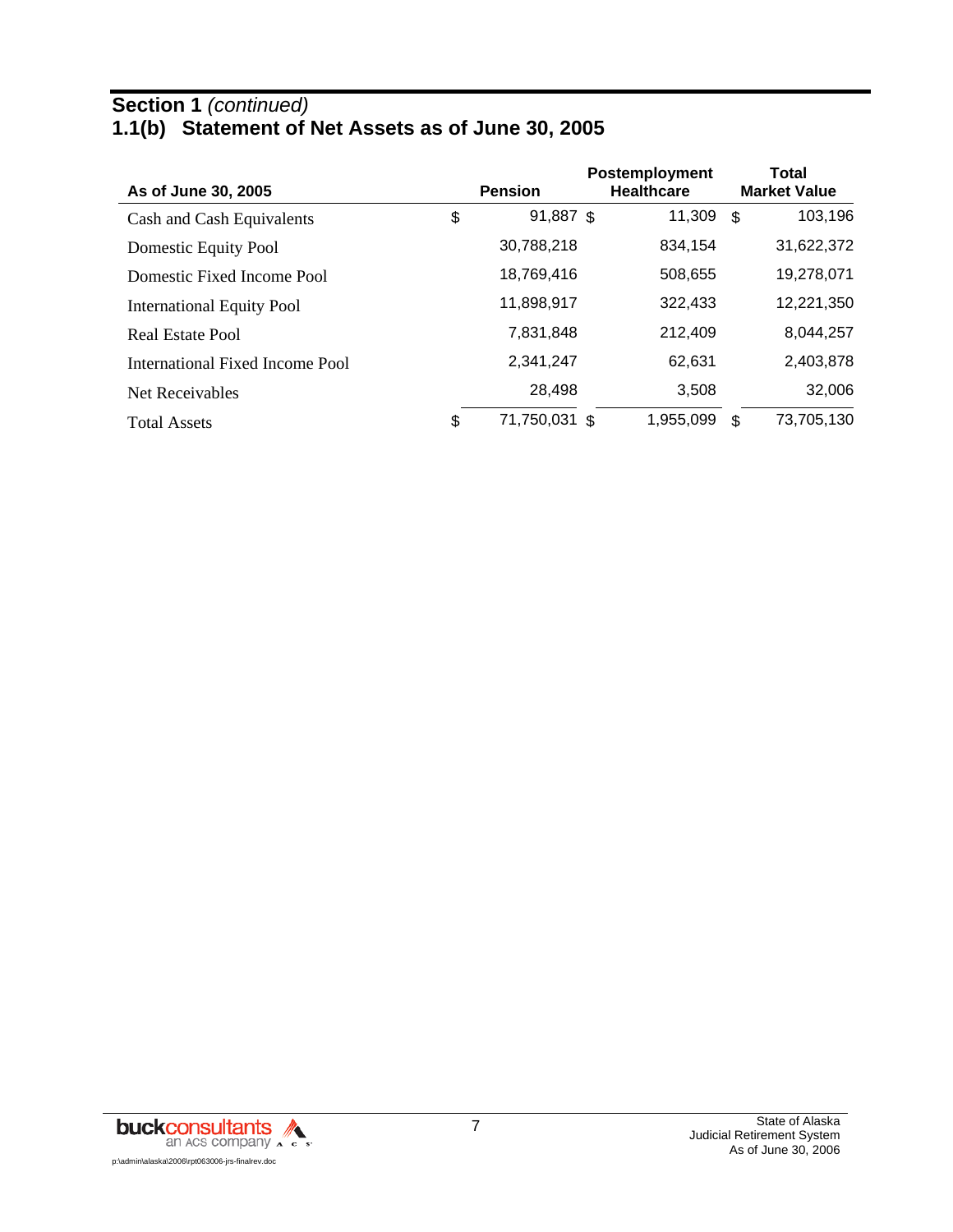# **Section 1** *(continued)* **1.1(c) Statement of Changes in Net Assets as of June 30, 2006**

|     | <b>Fiscal Year 2006</b>                         |    | <b>Pension</b> |    | Postemployment<br><b>Healthcare</b> |     | <b>Total</b><br><b>Market Value</b> |  |
|-----|-------------------------------------------------|----|----------------|----|-------------------------------------|-----|-------------------------------------|--|
|     |                                                 |    |                |    |                                     |     |                                     |  |
| (1) | Net Assets, June 30, 2005                       |    |                |    |                                     |     |                                     |  |
|     | (market value)                                  | \$ | 71,750,031     | \$ | 1,955,099                           | \$. | 73,705,130                          |  |
| (2) | Additions:                                      |    |                |    |                                     |     |                                     |  |
|     | <b>Plan Member Contributions</b><br>(a)         | \$ | 333,150        | \$ | 41,003                              | \$  | 374,153                             |  |
|     | <b>Employer Contributions</b><br>(b)            |    | 2,467,780      |    | 303,727                             |     | 2,771,507                           |  |
|     | Interest and Dividend Income<br>(c)             |    | 2,041,114      |    | 251,215                             |     | 2,292,329                           |  |
|     | Net Appreciation (Depreciation) in<br>(d)       |    |                |    |                                     |     |                                     |  |
|     | Fair Value of Investments                       |    | 5,285,881      |    | 650,570                             |     | 5,936,451                           |  |
|     | Transfer in from Retiree Health<br>(e)          |    |                |    |                                     |     |                                     |  |
|     | Fund                                            |    | 111,301        |    | 13,699                              |     | 125,000                             |  |
|     | <b>Total Additions</b><br>(f)                   | \$ | 10,239,226     | \$ | 1,260,214                           | \$  | 11,499,440                          |  |
| (3) | Deductions:                                     |    |                |    |                                     |     |                                     |  |
|     | <b>Medical Benefits</b><br>(a)                  | \$ | 0              | \$ | 789,880                             | \$  | 789,880                             |  |
|     | <b>Retirement Benefits</b><br>(b)               |    | 4,466,917      |    | 0                                   |     | 4,466,917                           |  |
|     | <b>Investment Expenses</b><br>(c)               |    | 166,368        |    | 20,476                              |     | 186,844                             |  |
|     | <b>Administrative Expenses</b><br>(d)           |    | 45,256         |    | 5,570                               |     | 50,826                              |  |
|     | <b>Total Deductions</b><br>(e)                  | \$ | 4,678,541      | \$ | 815,926                             | \$  | 5,494,467                           |  |
| (4) | Net Assets, June 30, 2006                       |    |                |    |                                     |     |                                     |  |
|     | (market value)                                  | \$ | 77,310,716     | \$ | 2,399,387                           | \$  | 79,710,103                          |  |
|     | Approximate Market Value Investment Return Rate |    |                |    |                                     |     |                                     |  |

During FY06 Net of All Expenses 11.0%

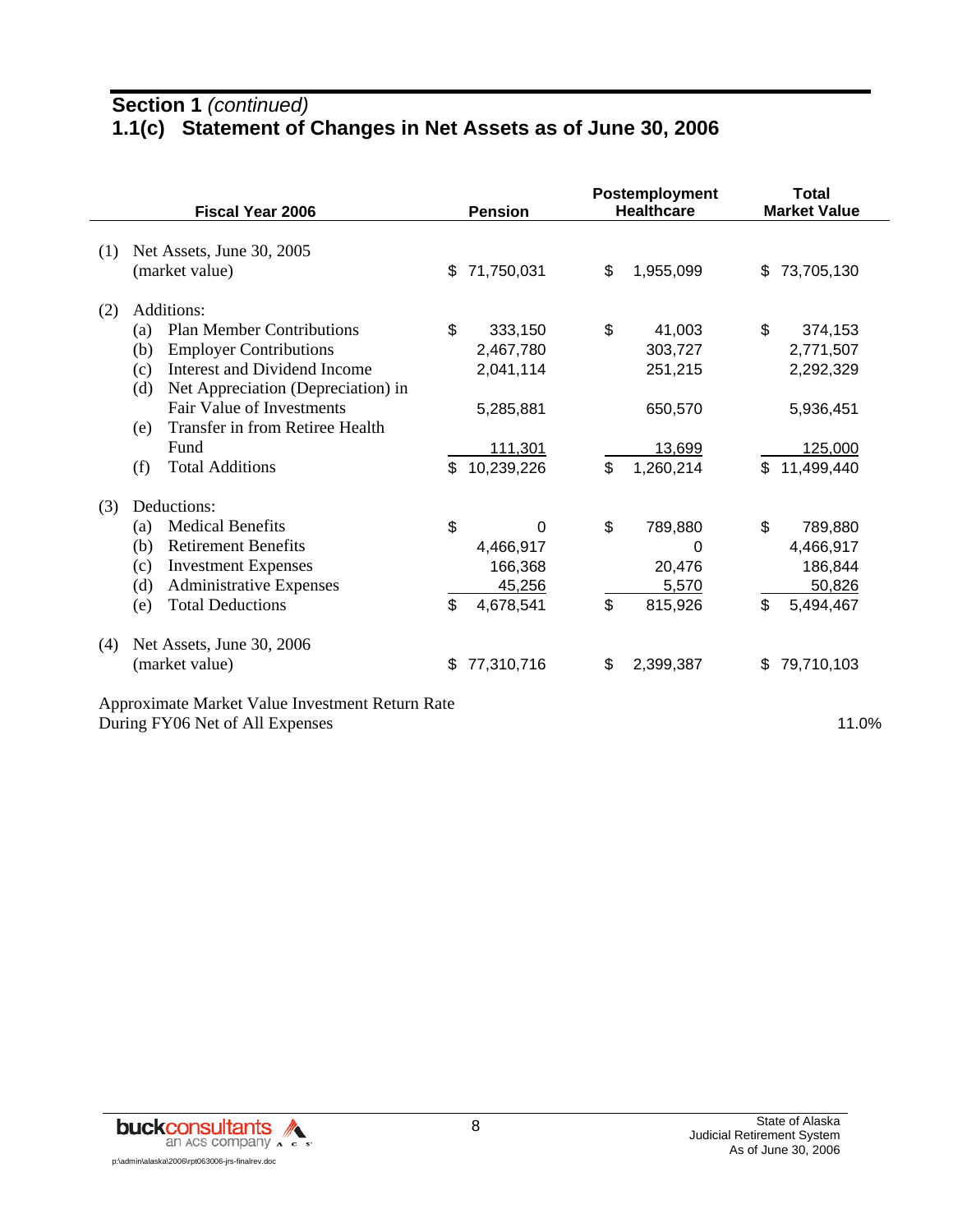## **Section 1** *(continued)* **1.1(d) Statement of Net Assets as of June 30, 2006**

| As of June 30, 2006              |    | <b>Pension</b> | Postemployment<br><b>Healthcare</b> |           |    | Total<br><b>Market Value</b> |
|----------------------------------|----|----------------|-------------------------------------|-----------|----|------------------------------|
| Cash and Cash Equivalents        | \$ | 45,182         | \$                                  | 5,561     | \$ | 50,743                       |
| Domestic Equity Pool             |    | 31,440,800     |                                     | 959,524   |    | 32,400,324                   |
| Domestic Fixed Income Pool       |    | 17,043,292     |                                     | 520,134   |    | 17,563,426                   |
| <b>International Equity Pool</b> |    | 14,906,061     | 454,910                             |           |    | 15,360,971                   |
| Real Estate Pool                 |    | 8,815,022      |                                     | 269,021   |    | 9,084,043                    |
| International Fixed Income Pool  |    | 1,424,172      |                                     | 43,463    |    | 1,467,635                    |
| High Yield Pool                  |    | 1,218,055      |                                     | 37,173    |    | 1,255,228                    |
| Absolute Return Pool             |    | 2,031,315      |                                     | 61,993    |    | 2,093,308                    |
| Net Receivables                  |    | 386,817        |                                     | 47,608    |    | 434,425                      |
| <b>Total Assets</b>              | \$ | 77,310,716     | \$                                  | 2,399,387 | \$ | 79,710,103                   |

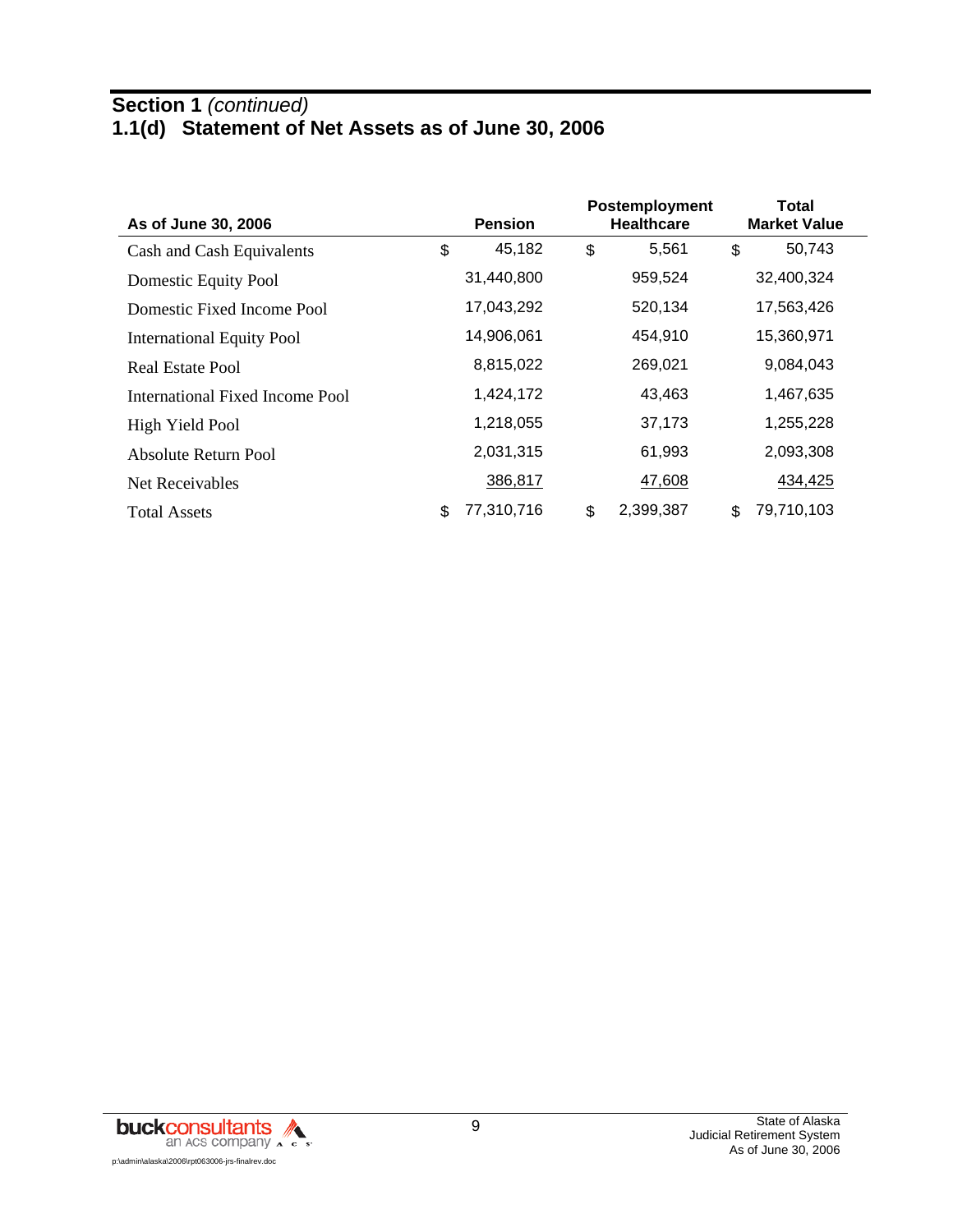**Section 1** *(continued)*

## **1.2 Breakdown of Accrued Liability and Normal Cost**

| At June 30, 2006                               | <b>Normal Cost</b> | <b>Accrued Liability</b> |  |  |  |
|------------------------------------------------|--------------------|--------------------------|--|--|--|
|                                                |                    |                          |  |  |  |
| <b>Active Participants</b>                     |                    |                          |  |  |  |
| <b>Retirement Benefits</b>                     | \$<br>2,280,254    | \$27,372,545             |  |  |  |
| <b>Disability Benefits</b>                     | 24,228             | 69,236                   |  |  |  |
| <b>Death Benefits</b>                          | 119,112            | 773,208                  |  |  |  |
| <b>Deferred Benefits</b>                       | 184,183            | 1,651,753                |  |  |  |
| Medical and Prescription Drug Benefits         | 428,994            | 4,471,581                |  |  |  |
| Medicare Part D Subsidy                        | (49, 480)          | (512, 559)               |  |  |  |
| Subtotal                                       | \$<br>2,987,291    | \$33,825,764             |  |  |  |
| <b>Benefit Recipients</b>                      |                    |                          |  |  |  |
| <b>Retiree Benefits</b>                        |                    | 64,569,040<br>\$         |  |  |  |
| <b>Survivor Benefits</b>                       |                    | 9,749,891                |  |  |  |
| <b>Disability Benefits</b>                     |                    | 0                        |  |  |  |
| Medical and Prescription Drug Benefits         |                    | 11,582,284               |  |  |  |
| Medicare Part D Subsidy                        |                    | (1,263,234)              |  |  |  |
| Subtotal                                       |                    | \$84,637,981             |  |  |  |
| <b>Vested Terminations</b>                     |                    |                          |  |  |  |
| <b>Deferred Retirement Benefits</b>            |                    | \$<br>7,634,299          |  |  |  |
| Medical and Prescription Drug Benefits         |                    | 1,740,348                |  |  |  |
| Medicare Part D Subsidy                        |                    | (112, 634)               |  |  |  |
| Subtotal                                       |                    | \$<br>9,262,013          |  |  |  |
| <b>Total</b>                                   | \$<br>2,987,291    | \$127,725,758            |  |  |  |
| <b>Total Pension</b>                           | \$<br>2,607,777    | \$111,819,972            |  |  |  |
| <b>Total Healthcare, Net of Part D Subsidy</b> | 379,514<br>\$      | \$15,905,786             |  |  |  |

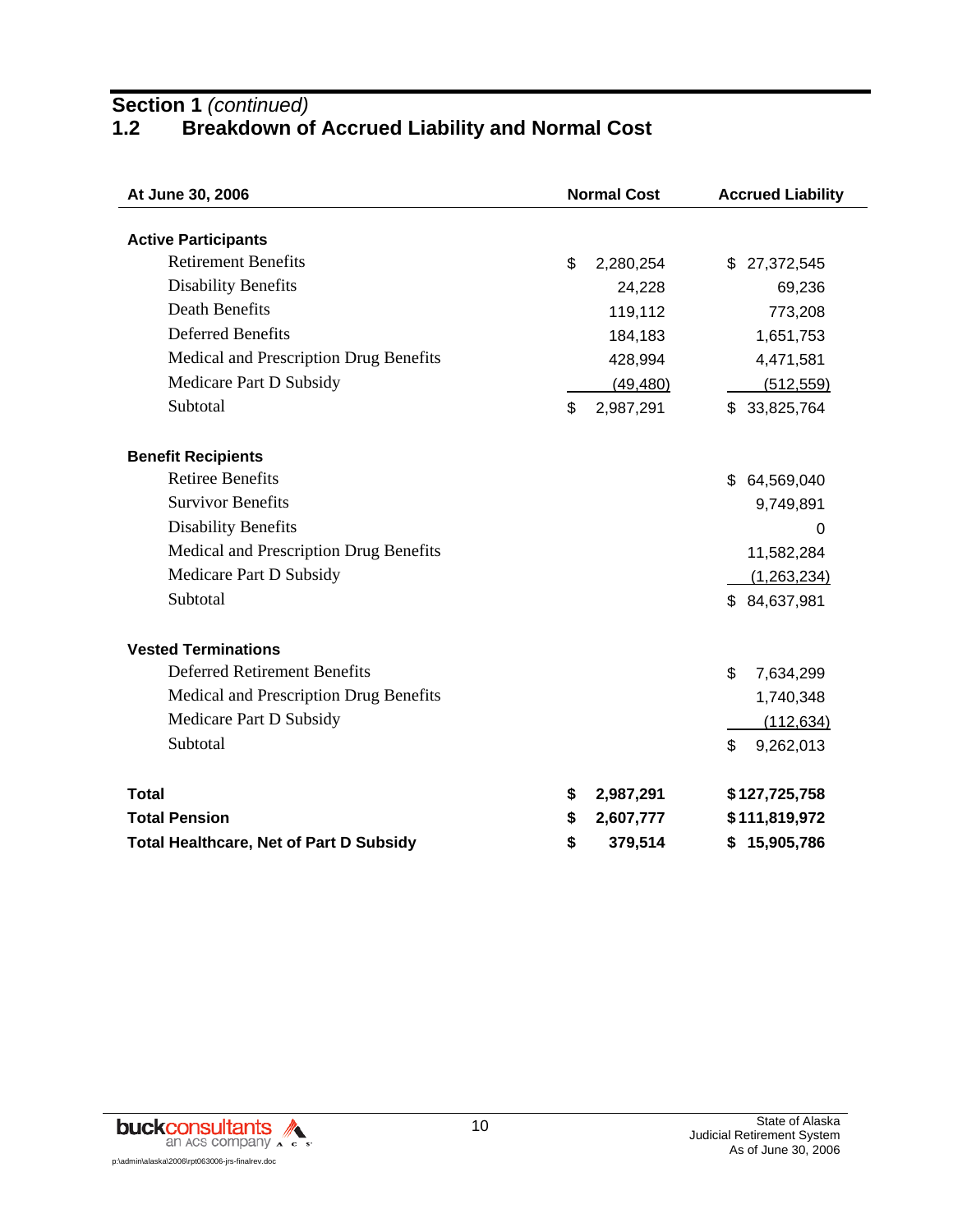## **Section 1 (continued)**<br>**1.3 Development 1.3 Development of Actuarial Gain/(Loss) for FY05 and FY06**

| (19)       | Total Gain/(Loss) $(9) + (18)$                                                        | \$<br>$(37,749,417)^*$ |
|------------|---------------------------------------------------------------------------------------|------------------------|
| (18)       | Asset Gain/(Loss) $(17) - (16)$                                                       | \$<br>1,934,405        |
| (17)       | Valuation Assets, June 30, 2006                                                       | 79,710,103             |
| (16)       | Expected Valuation Assets, June 30, 2006<br>$(10) + (11) + (12) + (13) - (14) - (15)$ | \$<br>77,775,698       |
| (15)       | Interest on $(14)$ at 8.25%                                                           | 816,151                |
| (14)       | Benefit Payments for FY05 and FY06                                                    | 10,037,131             |
| (13)       | Interest on $(10)$ , $(11)$ and $(12)$ at 8.25%                                       | 12,545,346             |
| (12)       | Employer Contributions for FY05 and FY06                                              | 4,918,605              |
| (11)       | Member Contributions for FY05 and FY06                                                | 709,395                |
| (10)       | Valuation Assets, June 30, 2004                                                       | \$<br>70,455,634       |
|            |                                                                                       |                        |
| (9)        | Liability Gain/(Loss) $(7)$ – $(8)$                                                   | \$<br>(39,683,822)     |
| (8)        | Accrued Liability, June 30, 2006                                                      | 127,725,758            |
|            | $(1) + (2) + (3) + (4) - (5) - (6)$                                                   | \$<br>88,041,936       |
| (6)<br>(7) | Interest on $(5)$ at 8.25%<br>Expected Accrued Liability, June 30, 2006               | 816,151                |
| (5)        | Benefit Payments for FY05 and FY06                                                    | 10,037,131             |
| (4)        | Interest on $(1)$ , $(2)$ and $(3)$ at 8.25%                                          | 14,320,533             |
| (3)        | Normal Cost for FY06                                                                  | 2,350,637              |
| (2)        | Normal Cost for FY05                                                                  | 2,171,489              |
| (1)        | Accrued Liability, June 30, 2004                                                      | \$<br>80,052,559       |
|            |                                                                                       |                        |

\*The total gain/loss will not match the change bases of \$38,188,910 as of June 30, 2006 set up since 2004 shown on page 14 due to the revaluation of plan liabilities, the changes in actuarial assumptions and methods and changes in legislation.

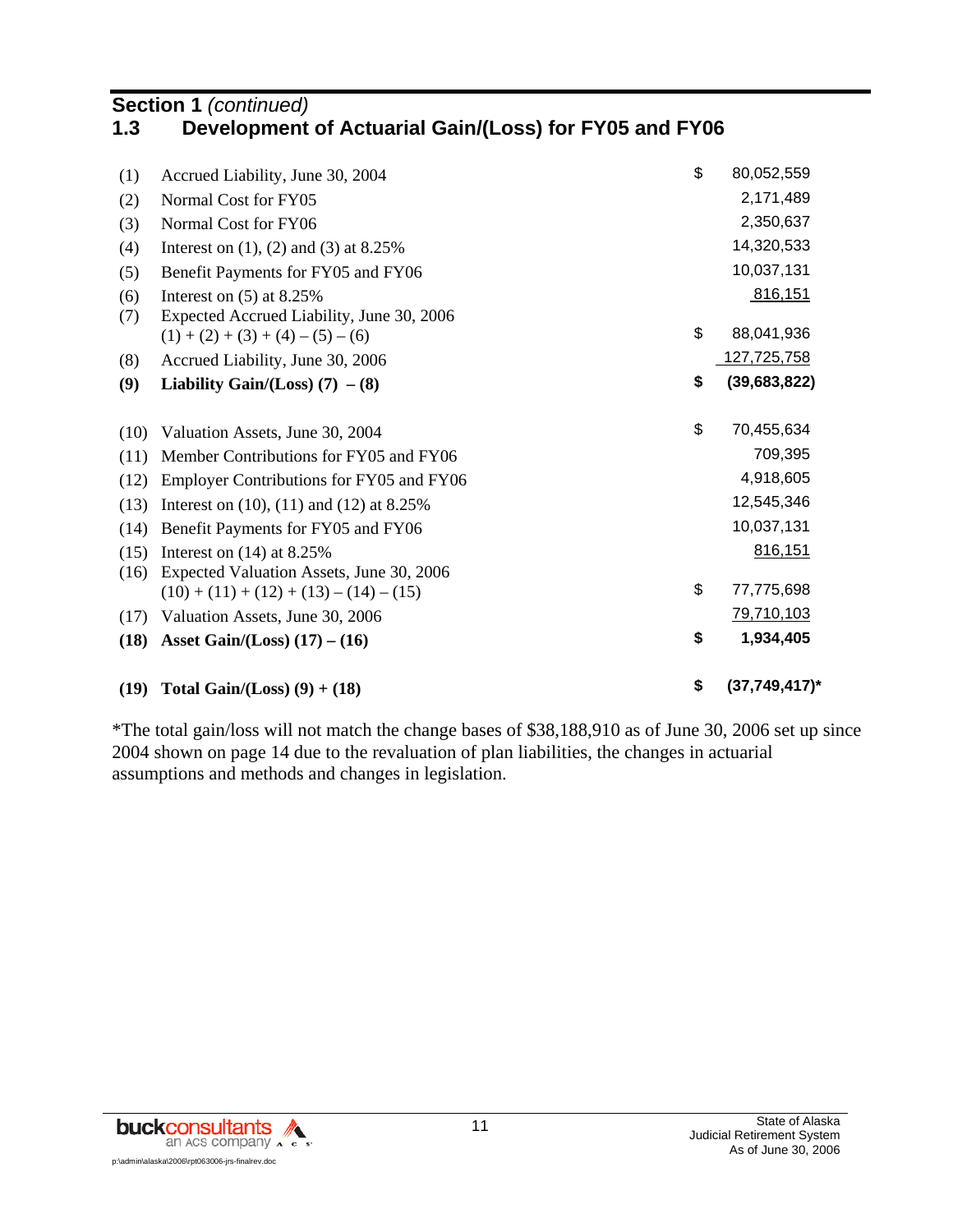#### **Section 1** *(continued)*

## **1.4 Calculation of Total Contribution Rate**

|                |                                                             | <b>Pension</b>  |     | <b>Healthcare</b> | Total            |
|----------------|-------------------------------------------------------------|-----------------|-----|-------------------|------------------|
| $\mathbf{1}$ . | <b>Total Normal Cost</b>                                    | \$<br>2,607,777 | \$  | 379,514           | \$<br>2,987,291  |
| 2.             | <b>Total Base Salaries for Upcoming Fiscal Year</b>         | \$<br>9,666,228 | \$  | 9,666,228         | \$<br>9,666,228  |
| 3.             | Total Normal Cost Rate, $(1) / (2)$                         | 26.97%          |     | 3.93%             | 30.90%           |
| 4.             | <b>Average Member Contribution Rate</b>                     | 4.89%           |     | $0.00\%$          | 4.89%            |
| 5.             | Employer Normal Cost Rate, (3) - (4)                        | 22.08%          |     | 3.93%             | 26.01%           |
| 6.             | <b>Accrued Liability</b>                                    | \$111,819,972   | \$  | 15,905,786        | \$127,725,758    |
| 7.             | <b>Valuation Assets</b>                                     | 77,310,716      |     | 2,399,387         | 79,710,103       |
| 8.             | Total Unfunded Liability, (6) - (7)                         | \$ 34,509,256   | \$. | 13,506,399        | \$<br>48,015,655 |
| 9.             | Past Service Cost Amortization Payment<br>(See Section 1.5) | \$<br>2,201,548 | \$  | 861,653           | \$<br>3,063,201  |
|                | 10. Past Service Cost Rate, $(9) / (2)$                     | 22.78%          |     | 8.91%             | 31.69%           |
|                | 11. Total Employer Contribution Rate, $(5) + (10)$          | 44.86%          |     | 12.84%            | 57.70%           |

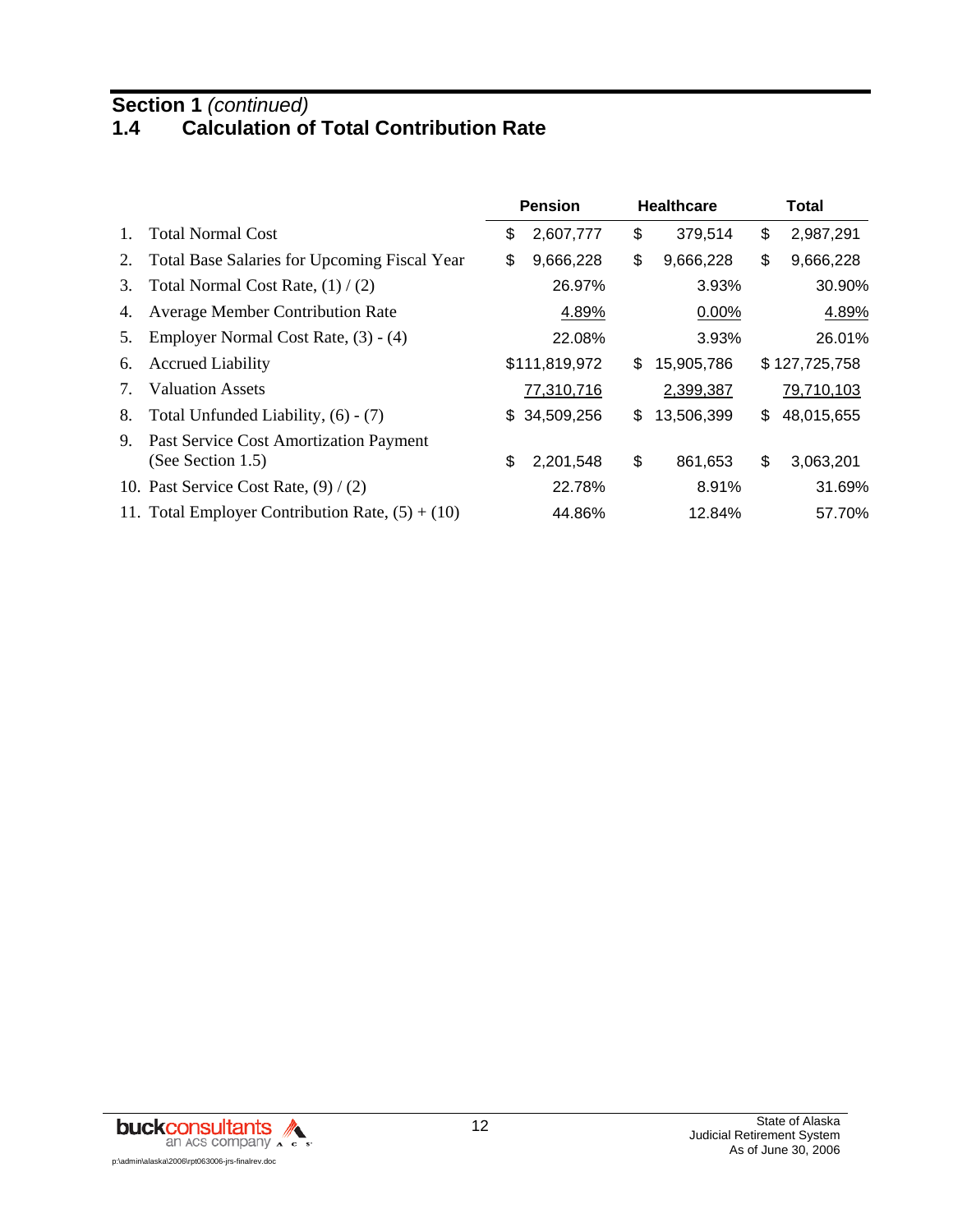## **Section 1** *(continued)* **1.5 Schedule of Past Service Cost Amortizations**

|                                    |                        | <b>Amortization Period</b> | <b>Balances</b>               |    |            |                                             |
|------------------------------------|------------------------|----------------------------|-------------------------------|----|------------|---------------------------------------------|
| Charge                             | Date<br><b>Created</b> | Years Left                 | <b>Initial</b><br>Outstanding |    |            | <b>Beginning-of-</b><br><b>Year Payment</b> |
| Initial Unfunded<br>Liability      | 6/30/2002              | 21                         | \$<br>8,159,706               | \$ | 8,600,932  | \$<br>593,709                               |
| FY03/FY04 Loss                     | 6/30/2004              | 23                         | 1,189,728                     |    | 1,225,813  | 79,950                                      |
| Loss due to<br>revaluation of plan |                        |                            |                               |    |            |                                             |
| liabilities                        | 6/30/2005              | 24                         | 12,683,100                    |    | 12,884,409 | 819,079                                     |
| FY05/FY06 Loss                     | 6/30/2006              | 25                         | 25,304,501                    |    | 25,304,501 | 1,570,463                                   |
| <b>Total</b>                       |                        |                            |                               | \$ | 48,015,655 | \$<br>3,063,201                             |

|               | <b>Amortization Period</b> |                   | <b>Balances</b> |             |    |                                             |
|---------------|----------------------------|-------------------|-----------------|-------------|----|---------------------------------------------|
| <b>Credit</b> | Date<br><b>Created</b>     | <b>Years Left</b> | <b>Initial</b>  | Outstanding |    | <b>Beginning-of-</b><br><b>Year Payment</b> |
| <b>Total</b>  |                            |                   |                 | Ŝ.          | £. |                                             |

**Total 5 48,015,655 \$** 3,063,201

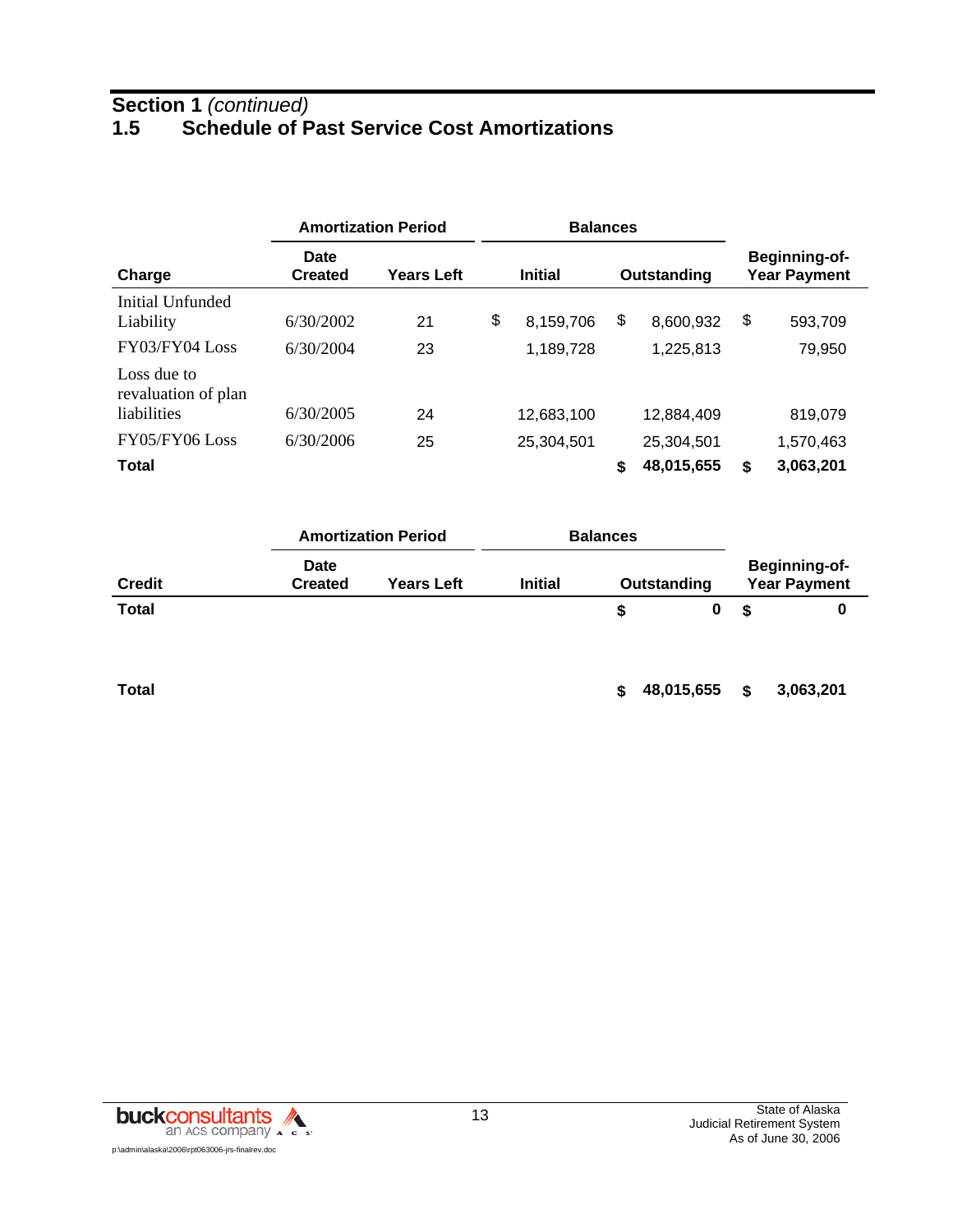## **Section 2 Information Required by GASB Nos. 25 and 43**

This section contains supplementary information on retirement benefits that is required to be disclosed in financial statements to comply with Statements No. 25 and 43 of the Governmental Accounting Standards Board (GASB Nos. 25 and 43). GASB No. 43 first applies for the June 30, 2006 disclosure.

- Section 2.1 Shows the Schedule of Employer Contributions.
- Section 2.2 Shows the Schedule of Funding Progress.
- Section 2.3 Shows the Actuarial Assumptions, Method and Additional Information

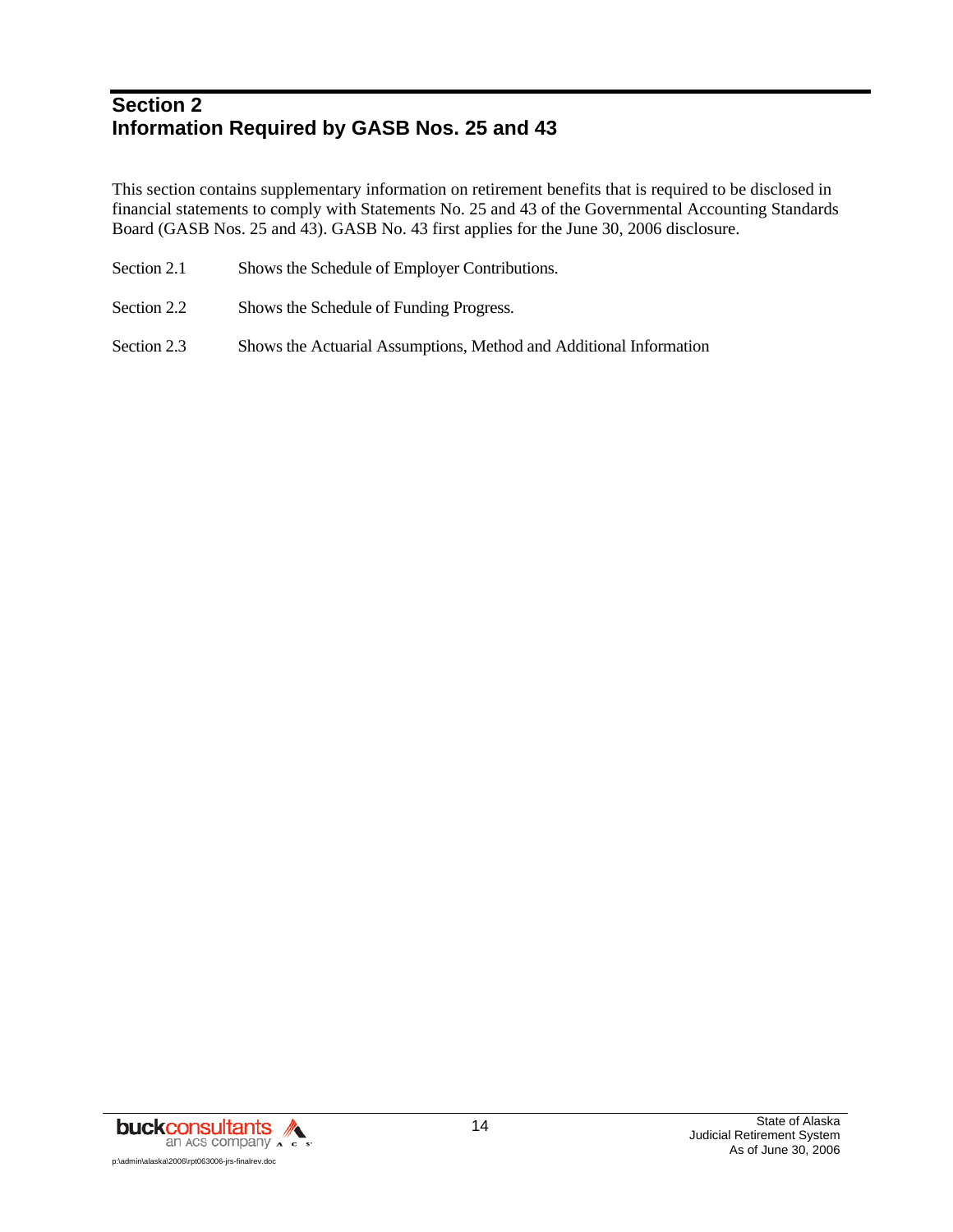## **Section 2** *(continued)* **2.1 Schedule of Employer Contributions**

| <b>Fiscal Year Ending</b> | <b>Annual Required</b><br><b>Contribution (ARC)</b> | <b>Annual Actual</b><br><b>Contribution</b> | <b>Percentage of ARC</b><br><b>Contributed</b> |
|---------------------------|-----------------------------------------------------|---------------------------------------------|------------------------------------------------|
| June 30, 1998             | \$<br>2,204,026                                     | \$<br>2,204,026                             | 100.00%                                        |
| June 30, 2000             | 1,510,516                                           | 1,510,516                                   | 100.00%                                        |
| June 30, 2002             | 1,005,968                                           | 1,005,968                                   | 100.00%                                        |
| June 30, 2004             | 1,786,835                                           | 1,786,835                                   | 100.00%                                        |
| June 30, 2006             | 2,771,507                                           | 2,771,507                                   | 100.00%                                        |

Prior to adoption of GASB Statement No. 25 and 26 in 1997, an ARC was not determined pursuant to the parameters of the statements. Therefore, history prior to 1997 has not been shown.

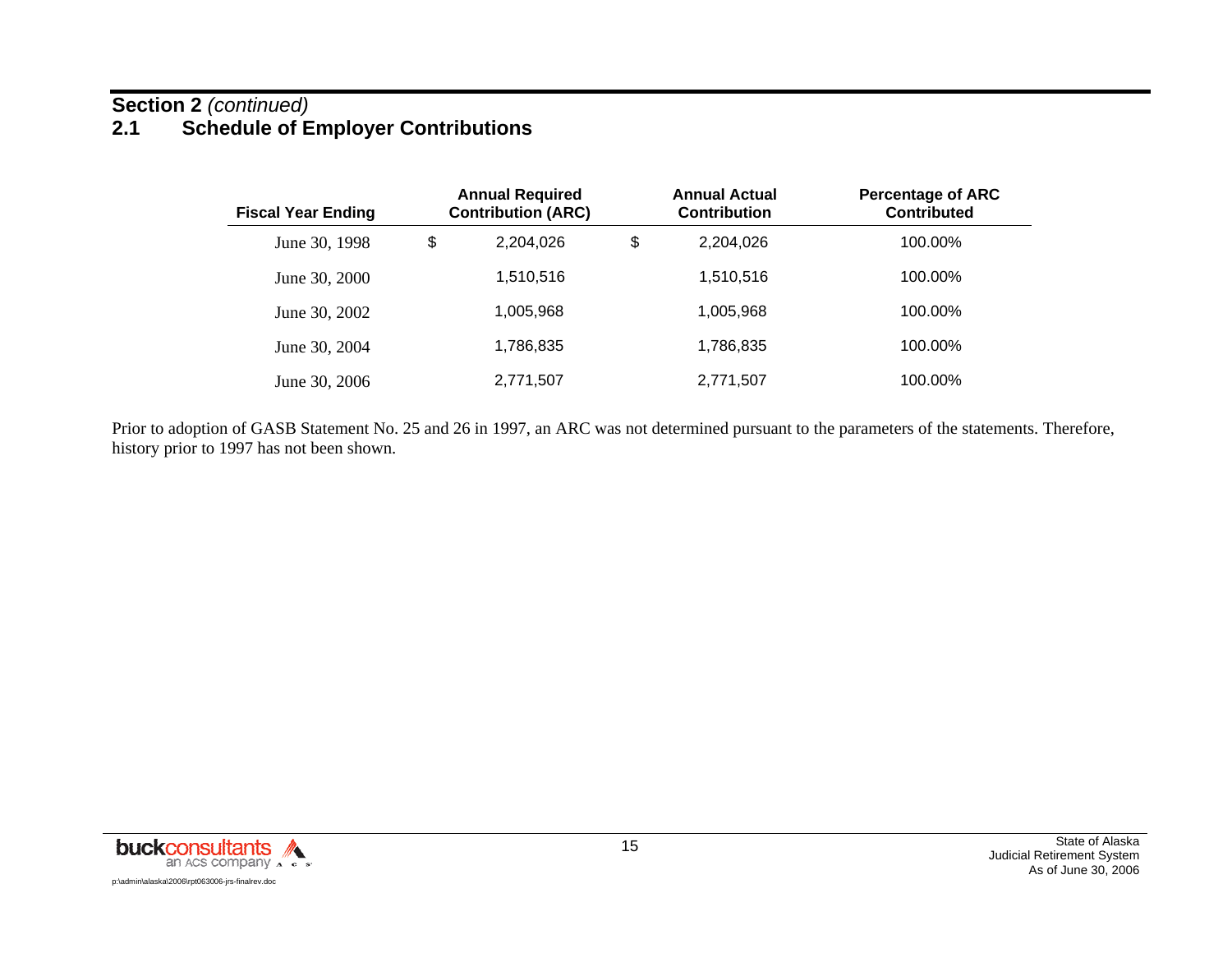#### **Section 2** *(continued)* **2.2 Schedule of Funding Progress**

| <b>Actuarial</b><br><b>Valuation Date</b> | <b>Actuarial Value</b><br>of Assets<br>(a) | <b>Actuarial Accrued</b><br><b>Liabilities (AAL)</b><br>(b) | <b>Unfunded AAL</b><br>(UAAL)<br>$(b-a)$ | <b>Funded Ratio</b><br>(a/b) | <b>Covered Payroll</b><br>(c) | UAAL as a<br>Percentage of<br><b>Covered Payroll</b><br>$((b-a)/c)$ |
|-------------------------------------------|--------------------------------------------|-------------------------------------------------------------|------------------------------------------|------------------------------|-------------------------------|---------------------------------------------------------------------|
| June 30, 1998                             | \$<br>64,689,972                           | \$<br>61,483,386                                            | N/A                                      | 105.22%                      | \$<br>5.716.092               | N/A                                                                 |
| June 30, 2000                             | 72,660,197                                 | 73.483.475                                                  | 823.278                                  | 98.88%                       | 5,701,980                     | 14.44%                                                              |
| June 30, 2002                             | 63,683,909                                 | 71,843,615                                                  | 8,159,706                                | 88.64%                       | 5,941,860                     | 137.33%                                                             |
| June 30, 2004                             | 70,455,634                                 | 80,052,559                                                  | 9,596,925                                | 88.01%                       | 6,529,608                     | 146.98%                                                             |

Note: Prior to adoption of GASB Statements No. 25 and 26 in 1997, information which does not meet the parameters of GASB 25 was used to determine funding requirements. Therefore, the history prior to 1997 has not been show.

The exhibit below shows the pension disclosure under GASB No. 25.

|               | <b>Actuarial Value</b><br>of Assets<br>(a) |            | <b>Actuarial Accrued</b><br><b>Liabilities (AAL)</b><br>(b) | <b>Unfunded AAL</b><br>(UAAL)<br>$(b-a)$ | <b>Funded Ratio</b><br>(a/b) | <b>Covered Payroll</b><br>(C) | UAAL as a<br>Percentage of<br><b>Covered Payroll</b><br>$((b-a)/c)$ |  |
|---------------|--------------------------------------------|------------|-------------------------------------------------------------|------------------------------------------|------------------------------|-------------------------------|---------------------------------------------------------------------|--|
| June 30, 2006 |                                            | 77.310.716 | 111.819.972                                                 | 34,509,256                               | 69.14%                       | 7.130.592                     | 483.96%                                                             |  |

The exhibit below shows the postemployment healthcare disclosure without regard to Medicare Part D under GASB No. 43.

|               | <b>Actuarial Value</b><br>of Assets<br>(a) |  | <b>Actuarial Accrued</b><br><b>Liabilities (AAL)</b><br>(b) | <b>Unfunded AAL</b><br>(UAAL)<br>(b-a) | <b>Funded Ratio</b><br>(a/b) | <b>Covered Payroll</b><br>(C) | UAAL as a<br>Percentage of<br><b>Covered Payroll</b><br>$((b-a)/c)$ |
|---------------|--------------------------------------------|--|-------------------------------------------------------------|----------------------------------------|------------------------------|-------------------------------|---------------------------------------------------------------------|
| June 30, 2006 | 2,399,387                                  |  | 17.794.213                                                  | 15,394,826                             | 13.48%                       | 7.130.592                     | 215.90%                                                             |

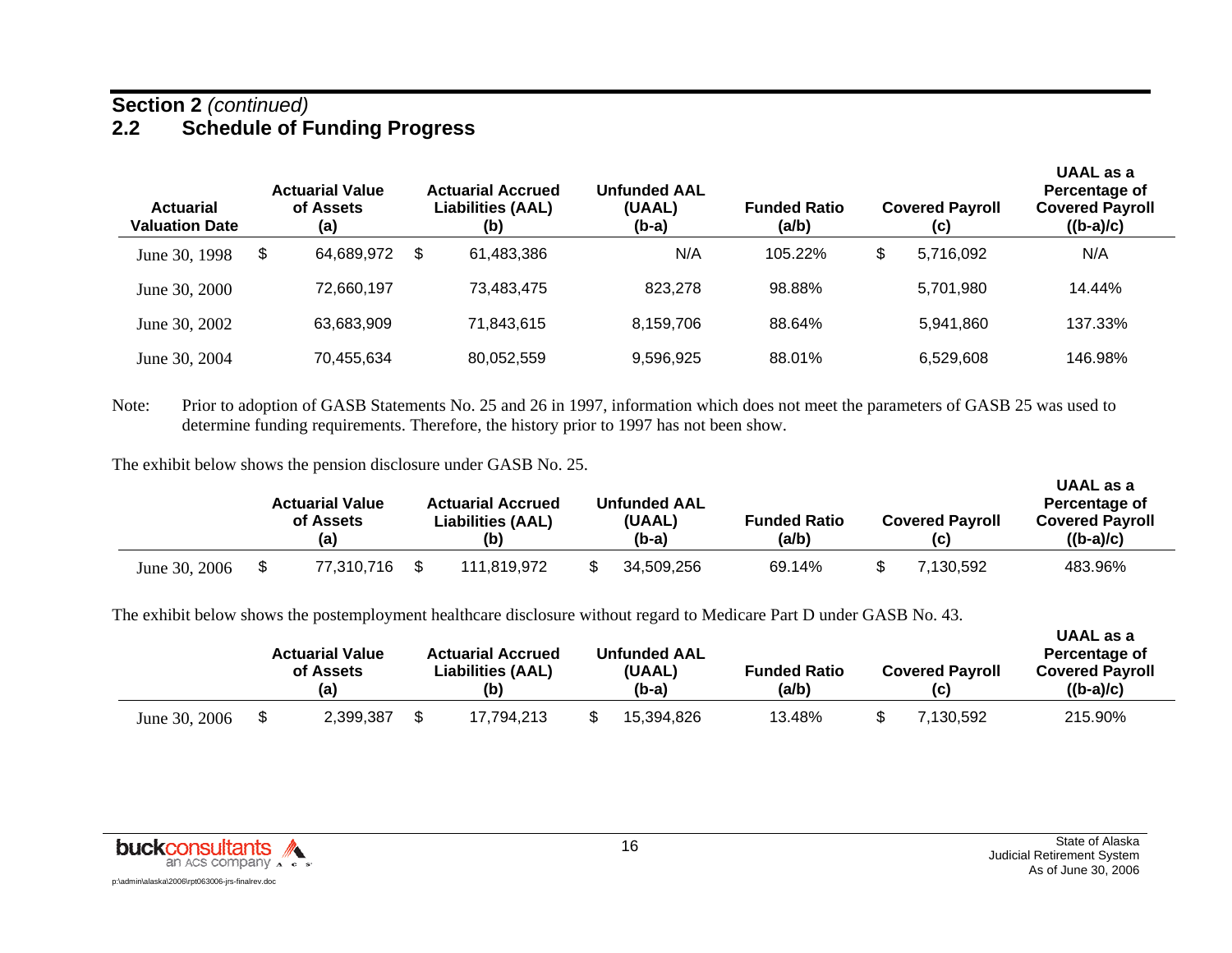## **Section 2** *(continued)* **2.3 Actuarial Assumptions, Method and Additional Information**

| <b>Valuation Date</b>                        | June 30, 2006                   |  |
|----------------------------------------------|---------------------------------|--|
| <b>Actuarial Cost Method</b>                 | Entry Age                       |  |
| <b>Amortization Method</b>                   | Level percentage of pay, closed |  |
| <b>Equivalent Single Amortization Period</b> | 24 years                        |  |
| <b>Asset Valuation Method</b>                | 5-year smoothed market          |  |
| <b>Actuarial Assumptions:</b>                |                                 |  |
| Investment rate of return*                   | 8.25%                           |  |
| Projected salary increases                   | 4.0%                            |  |
| *Includes inflation at                       | 3.5%                            |  |
| Cost-of-living adjustment                    | 4.0%                            |  |

GASB 43 requires that the discount rate used in the valuation be the estimated long-term yield on investments that are expected to finance postemployment benefits. Depending on the method by which a plan is financed, the relevant investments could be plan assets, employer assets or a combination of plan and employer assets. The investment return should reflect the nature and the mix of both current and expected investments and the basis used to determined the actuarial value of assets.

The State of Alaska Judicial Retirement System's retiree health care benefits are fully funded. Therefore, the 8.25% discount rate used for GASB 25 reporting is also applied herein for GASB 43 reporting.

Based on GASB accounting rules, the retiree drug subsidy the State of Alaska receives under Medicare Part D has not been recognized for GASB 43 disclosure purposes.

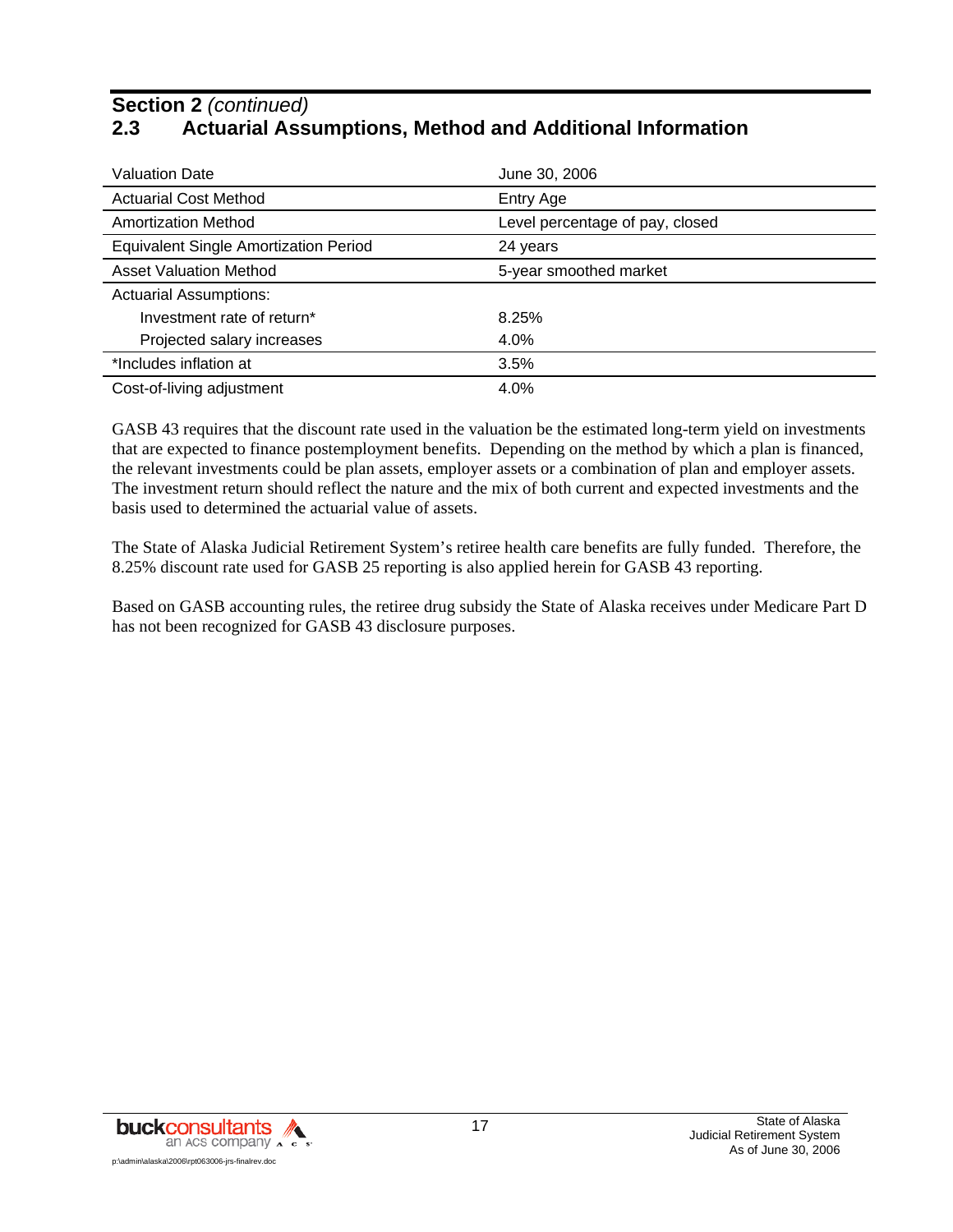#### **Section 3 Basis of the Valuation**

In this section, the basis of the valuation is presented and described. This information – the provisions of the System and the census of participants – is the foundation of the valuation, since these are the present facts upon which benefit payments will depend.

A summary of the System's provisions is provided in Section 3.1 and participant census information is shown in Section 3.2 to Section 3.4.

The valuation is based upon the premise that the Plan will continue in existence, so that future events must also be considered. These future events are assumed to occur in accordance with the actuarial assumptions and concern such events as the earnings of the fund; the number of participants who will retire, die or terminate their services; their ages at such termination and their expected benefits.

The actuarial assumptions and the actuarial cost method, or funding method, which have been adopted to guide the sponsor in funding the System in a reasonable and acceptable manner, are described in Section 3.5.

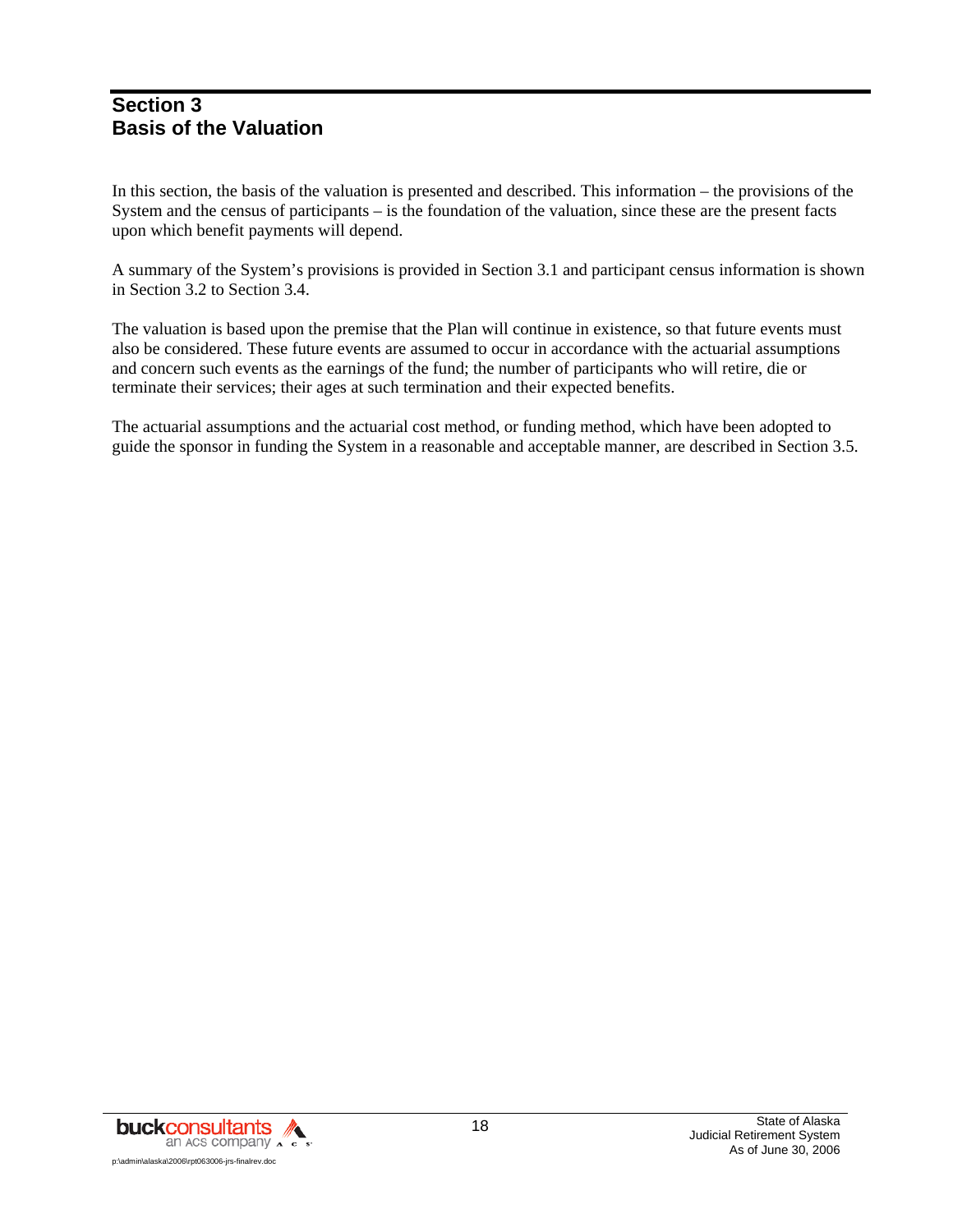## **Section 3** *(continued)* **3.1 Summary of Plan Provisions**

#### *(1) Effective Date*

May 4, 1963, with amendments through June 30, 2006.

#### *(2) Administration of Plan*

The Commissioner of Administration is responsible for administering the Judicial Retirement System (JRS). The Alaska State Pension Investment Board is responsible for managing and investing the fund (Ch 31, SLA 1992).

#### *(3) Members Included*

JRS membership is mandatory for all Supreme Court justices and Superior, District and Appellate Court judges. The administrative director of the Court System may elect to participate in either the JRS or the Public Employees' Retirement System (PERS).

#### *(4) Credited Service*

Members receive credit for each day of JRS employment. Earlier service as a magistrate or deputy magistrate before July 1, 1967 is covered under the JRS.

#### *(5) Member Contributions*

Members hired after July 1, 1978, are required to contribute 7% of their base annual salaries. Contributions are required for a maximum of 15 years. Members hired before July 1, 1978 are not required to contribute.

Interest Credited: 4.5% compounded semiannually on June 30 and December 31.

Refund of Contributions: Nonvested members may receive a refund of their contributions and interest earned if they terminate employment. Refunded contributions, plus 7% indebtedness interest, must be repaid within one year of JRS reemployment.

JRS contributions for terminated members may be attached to satisfy claims under Alaska Statute 09.38.065 or federal tax levies. Contributions that are attached to satisfy claims or tax levies may be reinstated at any time. The member is not required to return to JRS employment.

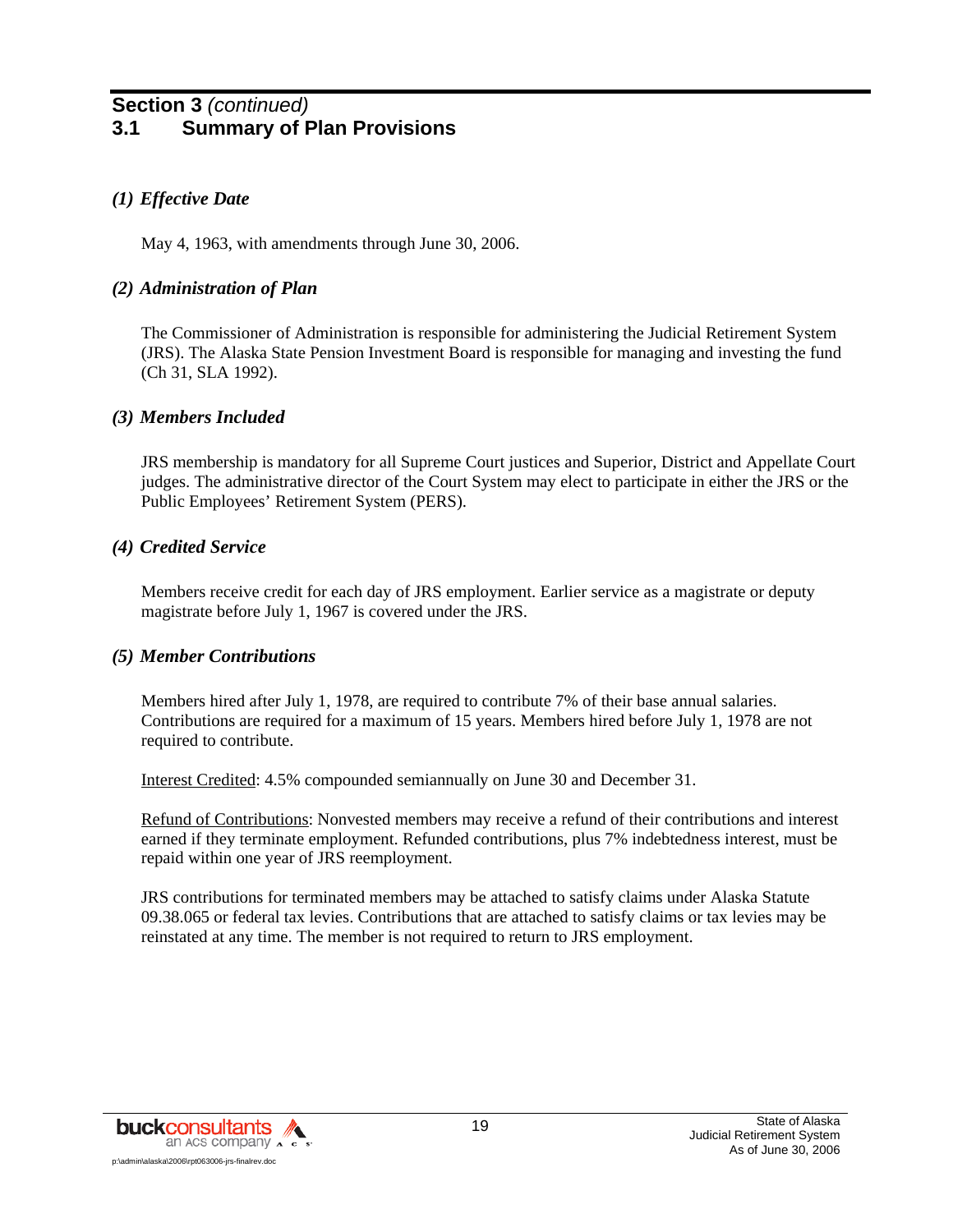#### **Section 3** *(continued)* **3.1 Summary of Plan Provisions**

#### *(6) Retirement Eligibility and Benefits*

Normal Retirement: Members are eligible for normal retirement at age 60 if they have at least five years of JRS service. Terminated, vested members may defer retirement and begin receiving normal retirement benefits when they reach age 60. Vesting is completion of at least five years of JRS service.

Early Retirement: Members are eligible for early retirement at any age if they have at least 20 years of service. Terminated, vested members may defer retirement and begin receiving early retirement benefits when they reach age 55. Under early retirement, members receive reduced benefits equal to the actuarial equivalent of their normal retirement benefits. Early benefits are based on the member's service and early retirement date.

Type of Benefit: Lifetime monthly benefits are paid to the member. Upon the member's death, a survivor's benefit (below) may be payable if the member has an eligible spouse or dependent children.

Computation of Normal Retirement Benefit: 5% of authorized monthly base salary for each year of JRS service up to a maximum of 15 years. JRS benefits are recalculated when the salary for the office held changes. The maximum JRS benefit payable to a member is 75% of the authorized salary.

#### *(7) Survivor's Benefits*

Survivor's benefits are payable to the spouse of a member if they have been married for at least one year immediately preceding the member's death and the member has at least two years of JRS service. The monthly survivor's benefit is equal to the greater of:

- (a) one-half of the monthly benefit that the member would have received if retired at the time of death; or
- (b) 30% of the authorized monthly base salary if the member was not eligible to retire, or was entitled to less than 60% of the authorized monthly base salary.

If there is no eligible surviving spouse, the member's dependent children receive, in equal shares, 50% of the benefit under (a) or (b).

When there is both an eligible surviving spouse and dependent children residing in separate households, the spouse and children share equally the benefit under (a) or (b).

When there is no surviving spouse or dependent children, the members' contribution account balance, including interest earned, will be paid to the designated beneficiary.

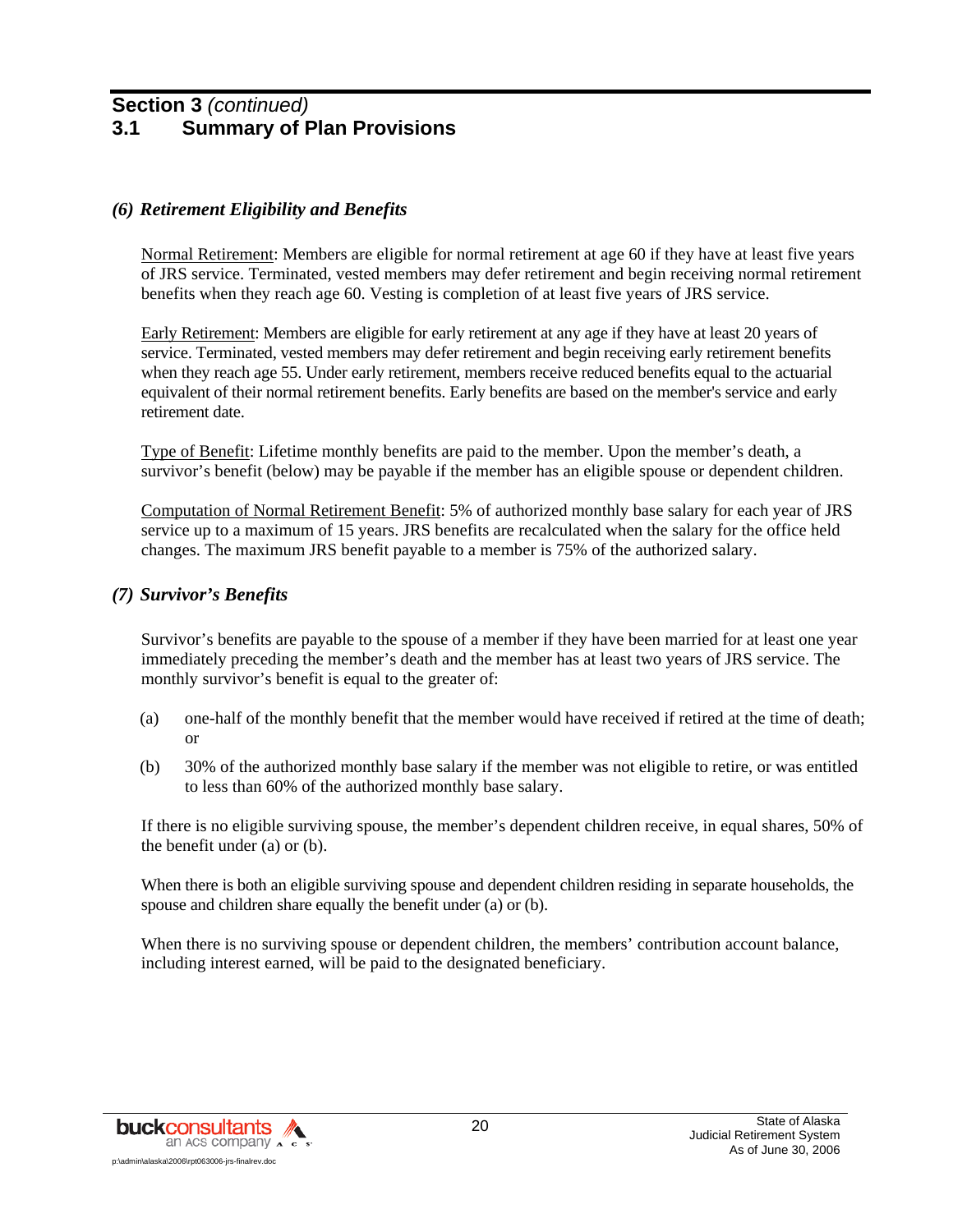## **Section 3** *(continued)* **3.1 Summary of Plan Provisions**

#### *(8) Disability Benefits*

Members are eligible to receive monthly disability benefits at any age if they become incapacitated and they have at least two years of JRS service. Disability benefits are calculated the same as normal retirement benefits.

#### *(9) Medical Benefits*

Medical benefits are provided at no cost to JRS members, their spouses and dependents while monthly retirement, disability and survivor benefits are being paid.

#### **Changes Since the Prior Valuation**

SB237 and HB97 increased the salary for active members. The new and old rates are described on page 3.

![](_page_25_Picture_7.jpeg)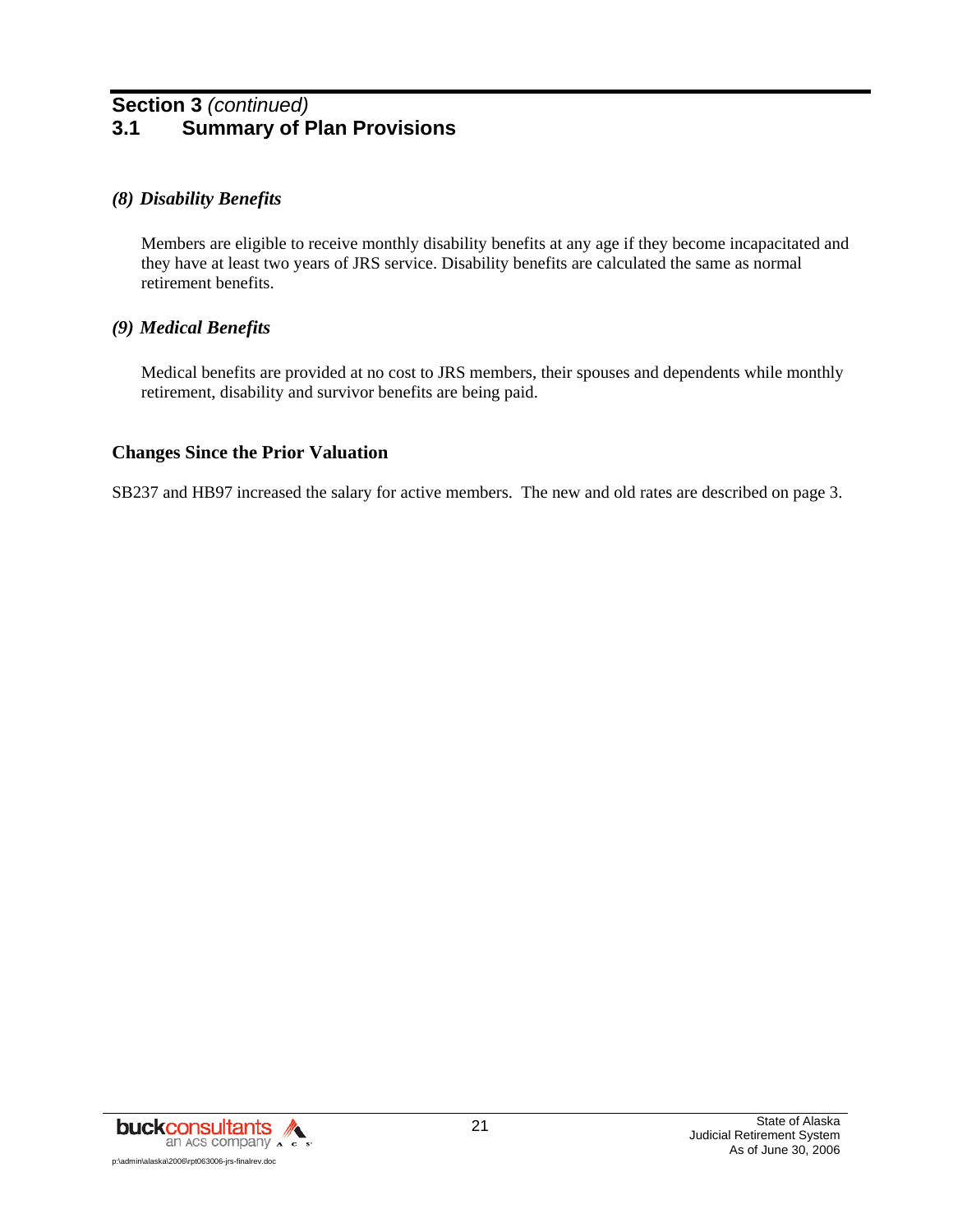# **Section 3** *(continued)*

# **3.2 Changes in System Participation from June 30, 2004 to June 30, 2006**

#### **Active Participants**

| Total at June 30, 2004                 | 62  |
|----------------------------------------|-----|
| New Entrants                           | 13  |
| <b>Returned From Non-Vested Status</b> | 0   |
| <b>Returned From Vested Status</b>     |     |
| Non-Vested Terminations                | 0   |
| <b>Vested Terminations</b>             | (1) |
| Retirements                            | (8) |
| Deaths                                 |     |
| Total at June 30, 2006                 | 66  |
|                                        |     |

#### **Vested Terminations**

| Total at June 30, 2004           |     |
|----------------------------------|-----|
| <b>New Vested Terminations</b>   |     |
| <b>Retirements</b>               | (4) |
| <b>Returned to Active Status</b> |     |
| Deaths                           |     |
| Data Corrections                 | 0   |
| Total at June 30, 2006           |     |
|                                  |     |

#### **Benefit Recipients**

| Total at June 30, 2004  | 75  |
|-------------------------|-----|
| New Retirements         | 12  |
| New Survivors           |     |
| <b>QDRO</b> Adjustments |     |
| Deaths                  | (3) |
| Total at June 30, 2006  | 86  |

![](_page_26_Picture_8.jpeg)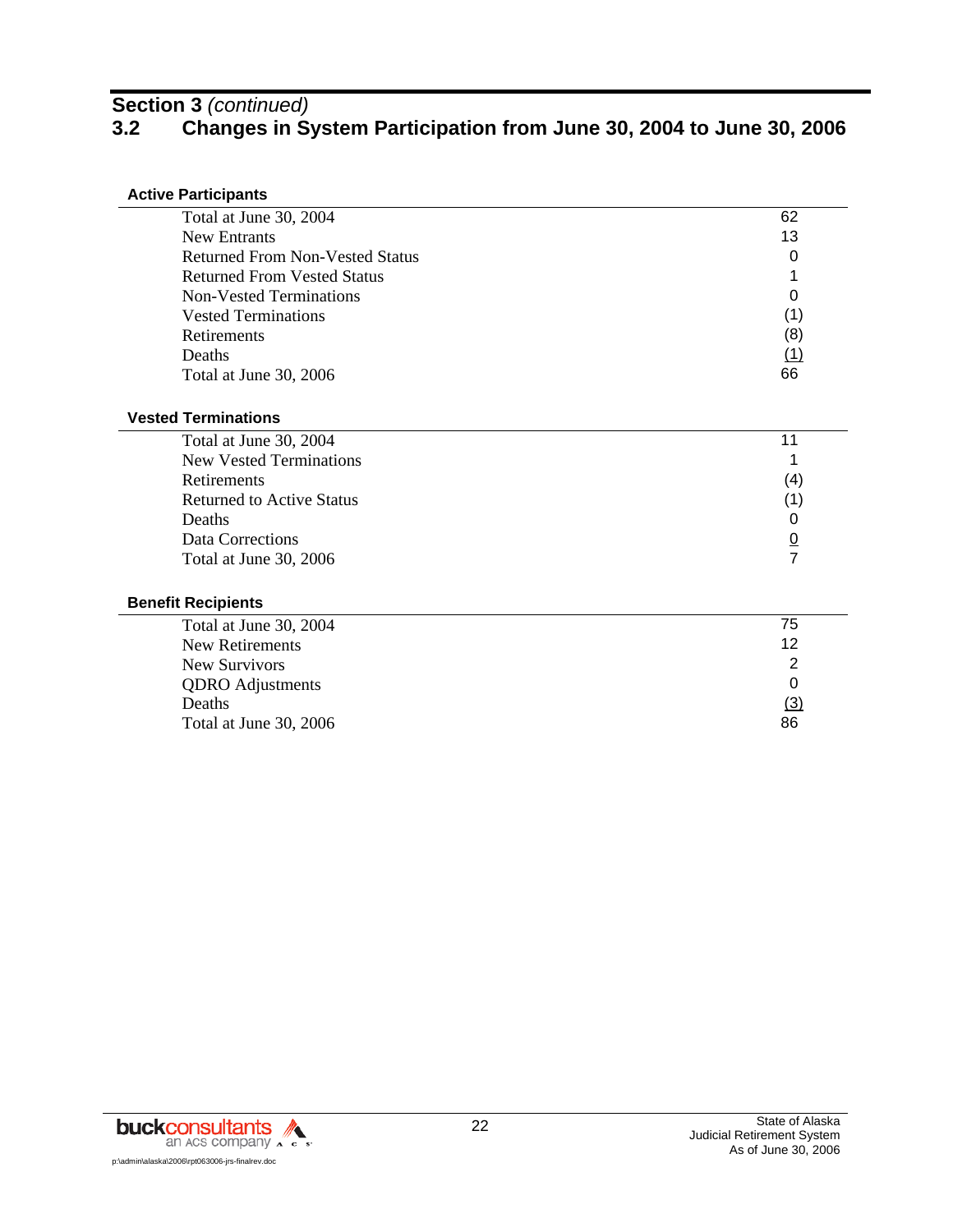## **Section 3** *(continued)*

# **3.3 Participant Census Information**

| As of June 30                        | 1998         | 2000        | 2002          | 2004        |    | 2006      |
|--------------------------------------|--------------|-------------|---------------|-------------|----|-----------|
| <b>Active Members</b>                |              |             |               |             |    |           |
| Number                               | 58           | 57          | 56            | 62          |    | 66        |
| Average Age<br>2.                    | 50.93        | 52.05       | 52.88         | 54.19       |    | 54.70     |
| Average Service<br>3.                | 9.07         | 10.22       | 10.85         | 10.68       |    | 10.45     |
| Average Annual Base Pay<br>4.        | \$<br>98,553 | \$100,035   | \$<br>106,105 | \$105,316   |    | \$146,458 |
| <b>Vested Terminated Members</b>     |              |             |               |             |    |           |
| Number                               | 13           | 13          | 11            | 11          |    | 7         |
| 2.<br>Average Age                    | 53.05        | 55.05       | 54.97         | 54.94       |    | 55.88     |
| Average Service<br>3.                | 8.66         | 8.66        | 9.65          | 10.08       |    | 12.22     |
| <b>Average Monthly Benefit</b><br>4. | \$<br>3,386  | \$<br>3,386 | \$<br>3,879   | \$<br>3,911 | S  | 6,653     |
| <b>Benefit Recipients</b>            |              |             |               |             |    |           |
| Number                               | 63           | 59          | 71            | 75          |    | 86        |
| 2.<br>Average Age                    | 69.36        | 71.02       | 69.91         | 70.35       |    | 70.16     |
| <b>Average Monthly Benefit</b><br>3. | \$<br>4,272  | \$<br>4,693 | \$<br>4,354   | \$<br>4,255 | \$ | 6,029     |

![](_page_27_Picture_3.jpeg)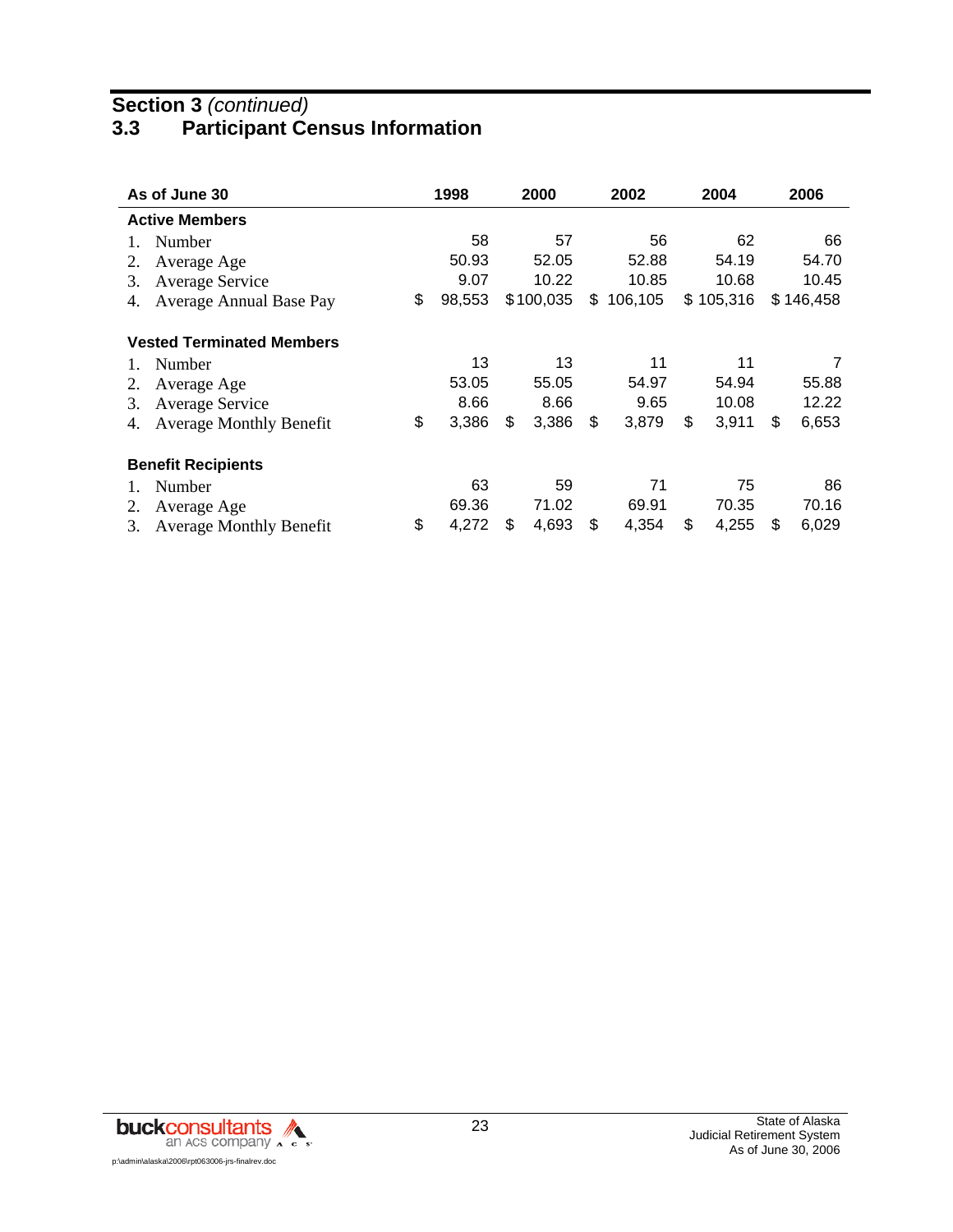## **Section 3** *(continued)* **3.4 Distributions of Active Participants**

|               |                | <b>Annual Earnings By Age</b> |                     | <b>Annual Earnings By Service</b> |                 |                   |                     |  |  |  |
|---------------|----------------|-------------------------------|---------------------|-----------------------------------|-----------------|-------------------|---------------------|--|--|--|
| Age<br>Groups | Number         | Total<br>Earnings             | Average<br>Earnings | Years<br>οf<br>Service            | Number          | Total<br>Earnings | Average<br>Earnings |  |  |  |
| $0 - 19$      | 0              | \$<br>0                       | \$<br>0             | 0                                 | 13              | \$1,799,928       | \$<br>138,456       |  |  |  |
| 20-24         | 0              | 0                             | 0                   |                                   | $\mathbf 0$     | 0                 | 0                   |  |  |  |
| 25-29         | 0              | 0                             | 0                   | 2                                 | 3               | 411,792           | 137,264             |  |  |  |
| 30-34         | 0              | 0                             | 0                   | 3                                 | $6\phantom{1}6$ | 846,828           | 141,138             |  |  |  |
| 35-39         | $\overline{2}$ | 259,032                       | 129,516             | 4                                 | 3               | 458,280           | 152,760             |  |  |  |
| 40-44         | 4              | 564,552                       | 141,138             | $0 - 4$                           | 25              | 3,516,828         | 140,673             |  |  |  |
| 45-49         | 9              | 1,258,620                     | 139,847             | $5-9$                             | 11              | 1,610,628         | 146,421             |  |  |  |
| 50-54         | 14             | 2,045,664                     | 146,119             | $10 - 14$                         | 11              | 1,626,396         | 147,854             |  |  |  |
| 55-59         | 24             | 3,545,868                     | 147,745             | 15-19                             | 10              | 1,520,124         | 152,012             |  |  |  |
| 60-64         | 11             | 1,674,528                     | 152,230             | 20-24                             | 5               | 753,000           | 150,600             |  |  |  |
| 65-69         | $\overline{2}$ | 317,964                       | 158,982             | 25-29                             | 4               | 639,252           | 159,813             |  |  |  |
| 70-74         | 0              | 0                             | 0                   | 30-34                             | $\mathbf 0$     | ი                 | 0                   |  |  |  |
| 75-79         | $\Omega$       | 0                             | 0                   | 35-39                             | $\Omega$        | 0                 | $\Omega$            |  |  |  |
| $80 +$        | 0              | 0                             | 0                   | $40 +$                            | $\mathbf 0$     | 0                 | 0                   |  |  |  |
| Total         | 66             | \$9,666,228                   | \$<br>146,458       | Total                             | 66              | \$9,666,228       | \$<br>146,458       |  |  |  |

#### **Years of Service By Age**

|          |         |       |           |           | <b>Years of Service</b> |       |       |       |       |       |
|----------|---------|-------|-----------|-----------|-------------------------|-------|-------|-------|-------|-------|
| Age      | $0 - 4$ | $5-9$ | $10 - 14$ | $15 - 19$ | $20 - 24$               | 25-29 | 30-34 | 35-39 | $40+$ | Total |
| $0 - 19$ | 0       |       | ი         | 0         |                         |       | 0     |       | 0     |       |
| 20-24    |         |       |           |           |                         |       |       |       |       |       |
| 25-29    |         |       |           |           |                         |       |       |       |       |       |
| 30-34    |         |       |           |           |                         |       |       |       |       |       |
| 35-39    |         |       |           |           |                         |       |       |       |       |       |
| 40-44    |         |       |           |           |                         |       |       |       |       |       |
| 45-49    | 5       |       |           |           |                         |       |       |       |       |       |
| 50-54    |         |       |           |           |                         |       |       |       |       | 14    |
| 55-59    |         |       |           |           |                         |       |       |       |       | 24    |
| 60-64    |         |       |           |           |                         |       |       |       |       |       |
| 65-69    |         |       |           |           |                         |       |       |       |       |       |
| 70-74    |         |       |           |           |                         |       |       |       |       |       |
| $75+$    | n       |       |           |           |                         |       | 0     | ი     |       |       |
|          | 25      | 11    | 11        | 10        | 5                       | 4     | 0     | 0     |       | 66    |

![](_page_28_Picture_4.jpeg)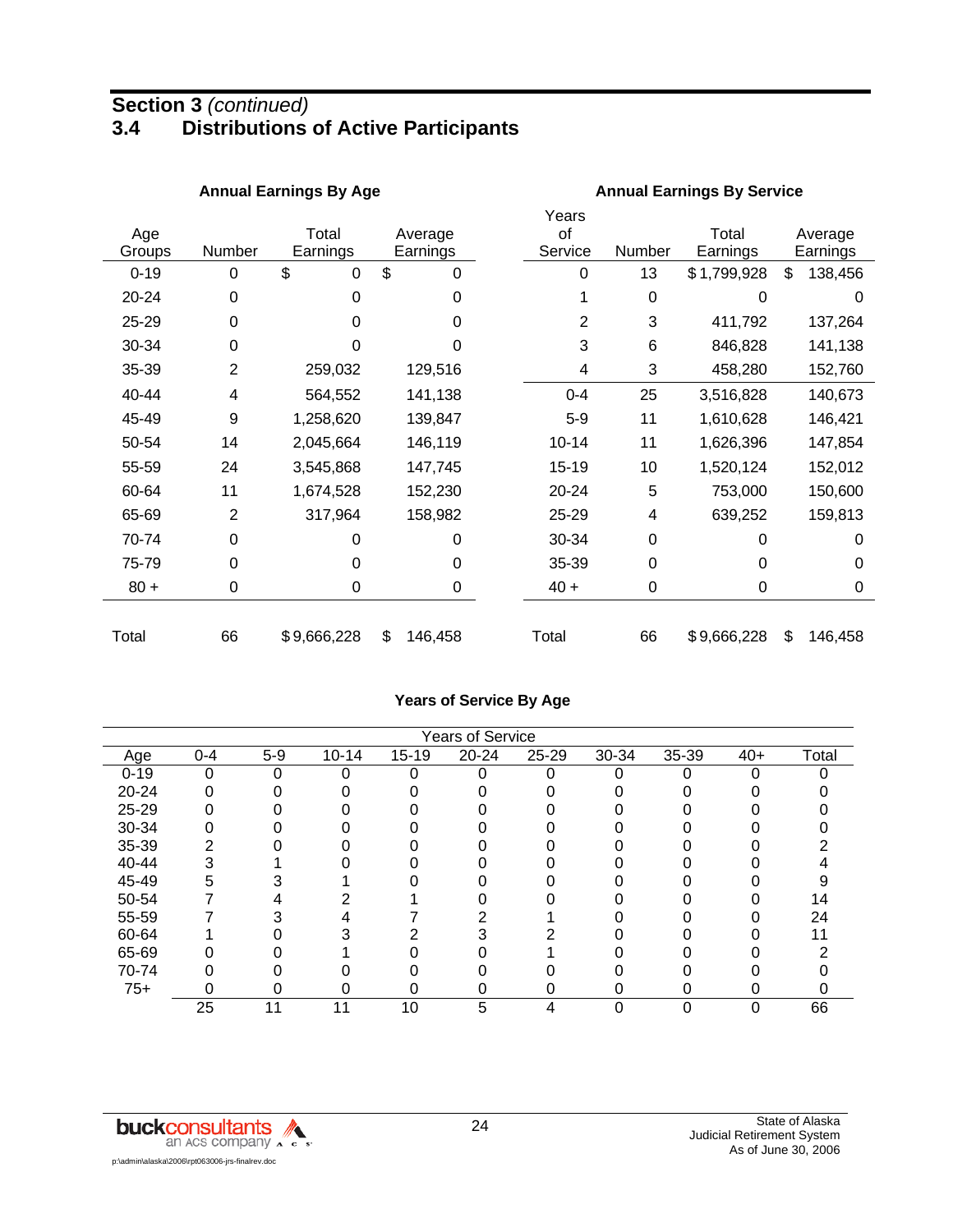## **Summary of Actuarial Assumptions and Methods**

#### **Actuarial Method** – Entry Age Actuarial Cost.

Liabilities and contributions shown in the report are computed using the Entry Age Actuarial Cost method of funding. Any funding surpluses or unfunded accrued liability is amortized over 25 years as a level percentage of expected payroll. However, in keeping with GASB requirements, the net amortization period will not exceed 30 years.

Projected pension and preretirement spouse's death benefits were determined for all active members. Cost factors designed to produce annual costs as a constant percentage of each member's expected compensation in each year for pension benefits (constant dollar amount for healthcare benefits), from the assumed entry age to the assumed retirement age were applied to the projected benefits to determine the normal cost (the portion of the total cost of the plan allocated to the current year under the method). The normal cost is determined by summing intermediate results for active members and determining an average normal cost rate which is then related to the total payroll of active members. The actuarial accrued liability for active members (the portion of the total cost of the plan allocated to prior years under the method) was determined as the excess of the actuarial present value of projected benefits over the actuarial present value of future normal costs.

The actuarial accrued liability for retired members and their beneficiaries currently receiving benefits, terminated vested members and disabled members not yet receiving benefits was determined as the actuarial present value of the benefits expected to be paid. No future normal costs are payable for these members.

The actuarial accrued liability under this method at any point in time is the theoretical amount of the fund that would have been accumulated had annual contributions equal to the normal cost been made in prior years (it does not represent the liability for benefits accrued to the valuation date). The unfunded actuarial accrued liability is the excess of the actuarial accrued liability over the actuarial value of plan assets measured on the valuation date.

Under this method, experience gains or losses, i.e., decreases or increases in accrued liabilities attributable to deviations in experience from the actuarial assumptions, adjust the unfunded actuarial accrued liability.

#### **Valuation of Assets**

Effective June 30, 2006, the asset valuation method recognizes 20% of the investment gain or loss in each of the current and preceding four years. This method will be phased in over the next five years. Assets are initialized at market value as of June 30, 2006. All assets are valued at market value. Assets are accounted for on an accrued basis and are taken directly from financial statements audited by KPMG LLP. Valuation assets are constrained to a range of 80% to 120% of the market value of assets.

![](_page_29_Picture_10.jpeg)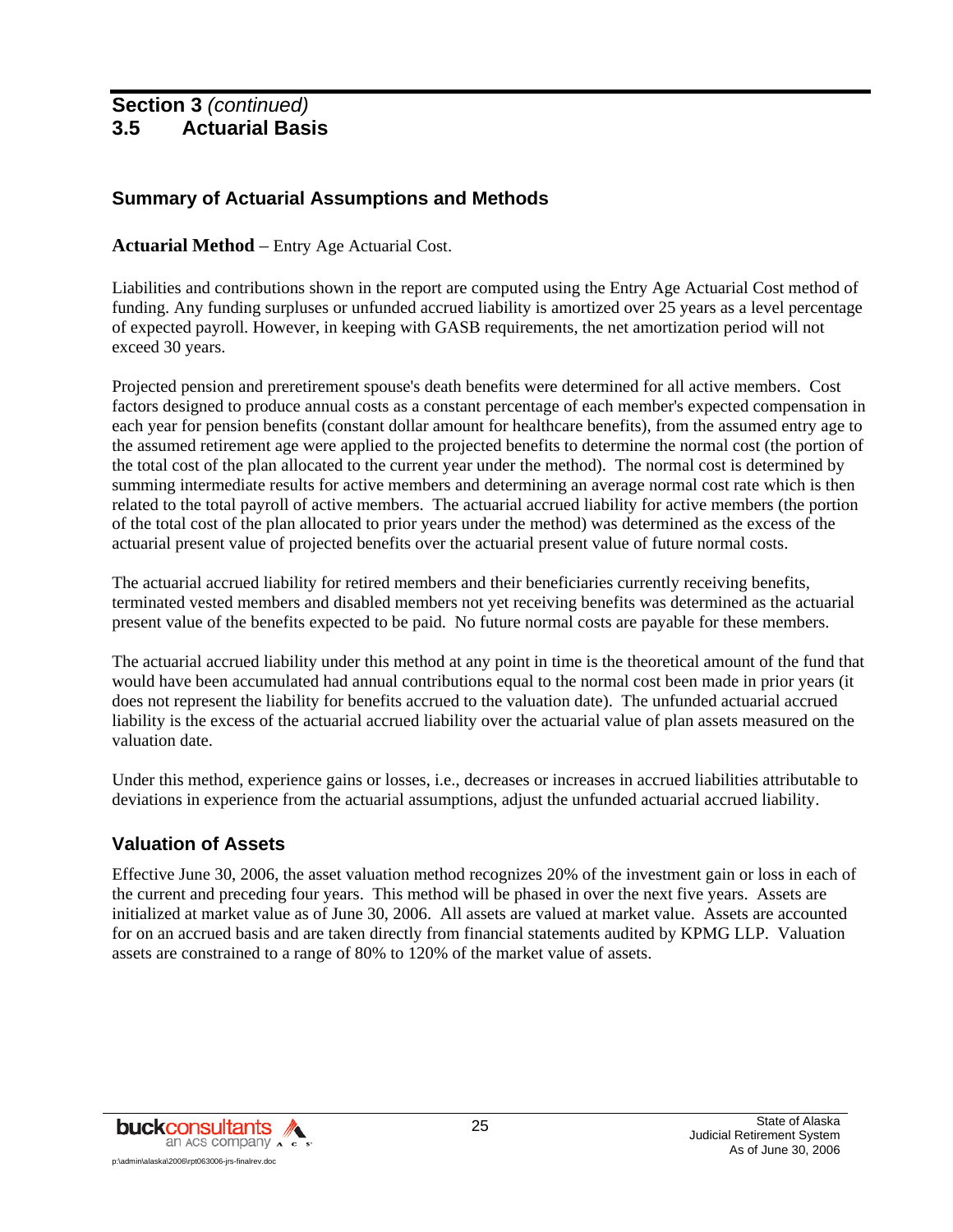## **Valuation of Medical and Prescription Drug Benefits**

Medical and prescription drug benefits for retirees are calculated using state-specific claims experience. Distinct medical costs are calculated for pre-65 retirees, post-65 retirees assumed to be covered by Medicare Parts A&B (retirees hired after April 1, 1986 and eligible for both coverages), and post-65 retirees assumed to be covered by Medicare Part B but not Medicare Part A (retirees hired before April 1, 1986 and not fully eligible for Medicare Part A coverage). Distinct prescription drug costs are calculated for pre-65 and post-65 retirees (to account for the impact of Medicare Part D). These medical and prescription drug costs are then increased with the health cost trend assumptions. The actuarial cost method, Entry Age Normal, used for funding retirement benefits is also used to value health benefits.

## **Accounting Impact of Medicare Part D**

We have determined that the State of Alaska's prescription drug program is actuarially equivalent to the federal Medicare Part D program and that the State qualifies for the Medicare Part D subsidy. Governmental Accounting Standards Board rulings prohibit the direct application of this subsidy to reduce Accrued Liabilities. For funding purposes, the Accrued Liability and Normal Cost values presented are net of the Medicare Part D projected subsidy amount. If the projected subsidy is not considered a reduction in accrued liability, the following amounts are added to the values already presented:

| Active Accrued Liability:              | S        | 512,559   |
|----------------------------------------|----------|-----------|
| Deferred Vested Accrued Liability:     |          | 112,634   |
| Retiree Accrued Liability:             |          | 1,263,234 |
| Total Accrued Liability:               | S        | 1,888,427 |
| <b>Active Normal Cost:</b>             | <b>S</b> | 49,480    |
|                                        |          |           |
| <b>Actuarial Required Contribution</b> |          |           |
| without regard to Medicare Part D:     |          | 14.59%    |

If and when the State chooses to fully comply with GASB 45 for funding purposes, the funding ratios and required contribution amounts will be impacted by the required accounting treatment of the Medicare Part D subsidy.

## **Changes in Methods Since the Prior Valuation**

The actuarial cost method was changed from Projected Unit Credit to Entry Age Normal effective with the June 30, 2006 valuation. The actuarial value of assets was changed from the market value to a 5-year smoothed value.

![](_page_30_Picture_9.jpeg)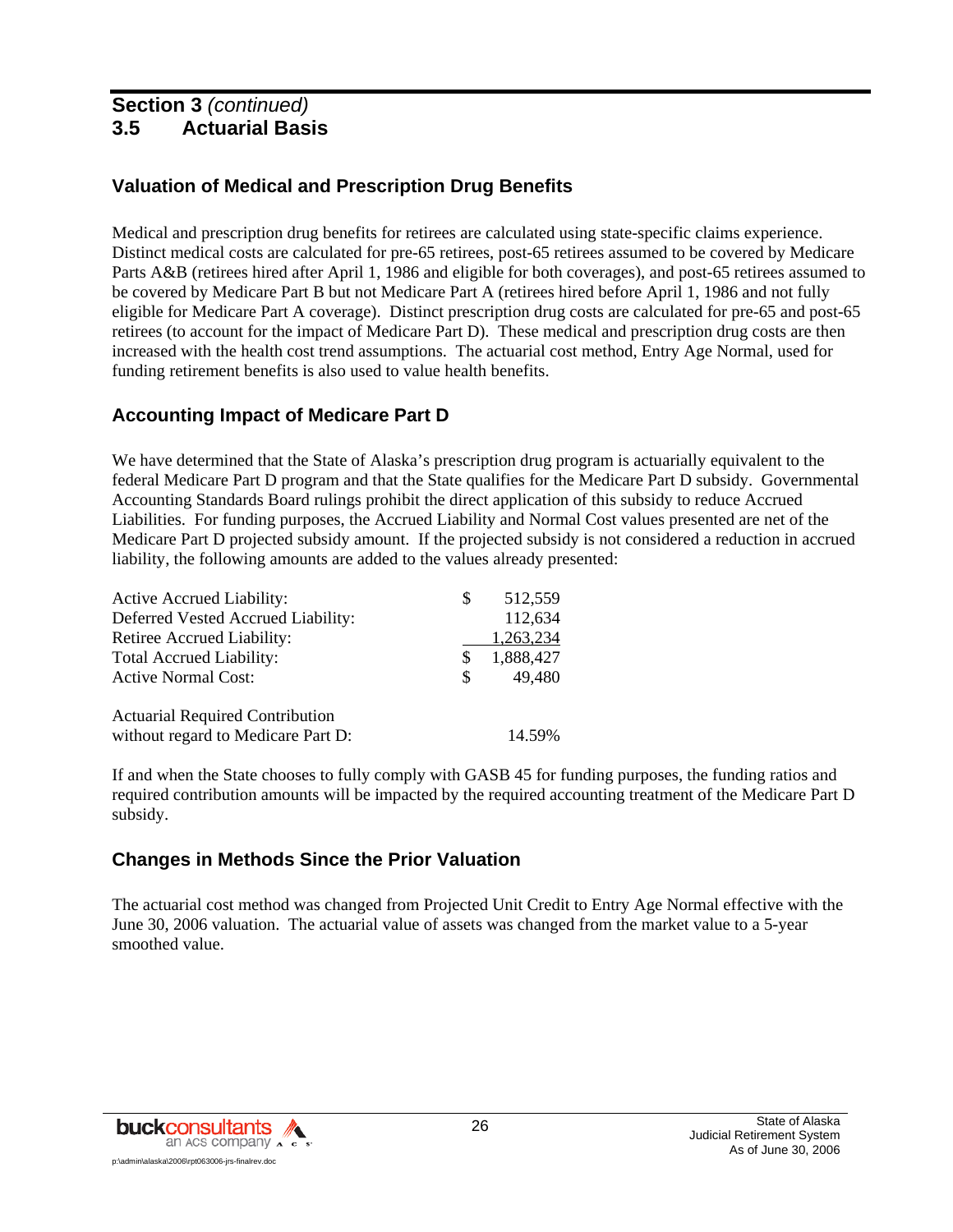| <b>Investment Return</b>         | 8.25% per year, compound annually, net of expenses for all funding<br>calculations and pension disclosure; 8.25% for healthcare liabilities<br>under GASB 43. |              |                                                                |                 |                           |                           |
|----------------------------------|---------------------------------------------------------------------------------------------------------------------------------------------------------------|--------------|----------------------------------------------------------------|-----------------|---------------------------|---------------------------|
| <b>Pre-retirement Mortality</b>  |                                                                                                                                                               |              | In accordance with Table 1.                                    |                 |                           |                           |
| <b>Post-retirement Mortality</b> |                                                                                                                                                               |              | In accordance with Table 2.                                    |                 |                           |                           |
| <b>Salary Scale</b>              |                                                                                                                                                               |              | 4% per year, compounded annually.                              |                 |                           |                           |
| <b>Total Payroll Growth</b>      | 4% per year.                                                                                                                                                  |              |                                                                |                 |                           |                           |
| <b>Total Inflation</b>           | Total inflation as measured by the Consumer Price Index for urban<br>and clerical workers for Anchorage is assumed to increase 3.5%<br>annually.              |              |                                                                |                 |                           |                           |
| Per Capita Claims Cost           | shown below:                                                                                                                                                  |              | Sample claims cost rates for FY07 medical and prescription are |                 |                           |                           |
|                                  |                                                                                                                                                               |              | <b>Medical</b>                                                 |                 |                           | <b>Prescription Drugs</b> |
|                                  |                                                                                                                                                               |              | <b>Medicare</b>                                                | <b>Medicare</b> |                           | <b>Medicare</b>           |
|                                  |                                                                                                                                                               | <b>Total</b> | Part<br>A & B                                                  | Part B<br>Only  | <b>Total</b>              | Part D<br>Reimbursement   |
|                                  | Age 65                                                                                                                                                        | \$9,304      | \$8,356                                                        | \$7,408         | \$2,409                   | \$515                     |
| <b>Health Cost Trend</b>         |                                                                                                                                                               |              |                                                                | <b>Medical</b>  | <b>Prescription Drugs</b> |                           |
|                                  | <b>FY07</b>                                                                                                                                                   |              |                                                                | 9.0%            |                           | 13.0%                     |
|                                  | <b>FY08</b>                                                                                                                                                   |              |                                                                | 8.5%            |                           | 12.0%                     |
|                                  | <b>FY09</b>                                                                                                                                                   |              |                                                                | 8.0%            |                           | 11.0%                     |
|                                  | <b>FY10</b>                                                                                                                                                   |              |                                                                | 7.5%            |                           | 10.0%                     |
|                                  | <b>FY11</b>                                                                                                                                                   |              |                                                                | 7.0%            |                           | 9.0%                      |
|                                  | <b>FY12</b>                                                                                                                                                   |              |                                                                | 6.5%            |                           | 8.0%                      |
|                                  | <b>FY13</b>                                                                                                                                                   |              |                                                                | 6.0%            |                           | 7.0%                      |
|                                  | <b>FY14</b>                                                                                                                                                   |              |                                                                | 5.5%            |                           | 6.0%                      |
|                                  | FY15 and later                                                                                                                                                |              |                                                                | 5.0%            |                           | 5.0%                      |
| <b>Aging Factors</b>             | <u>Age</u>                                                                                                                                                    |              |                                                                | <b>Medical</b>  |                           | <b>Prescription Drugs</b> |
|                                  | $0 - 44$                                                                                                                                                      |              |                                                                | 2.0%            |                           | 4.5%                      |
|                                  | 45-54                                                                                                                                                         |              |                                                                | 2.5%            |                           | 3.5%                      |
|                                  | 55-64                                                                                                                                                         |              |                                                                | 3.5%            |                           | 3.0%                      |
|                                  | 65-74                                                                                                                                                         |              |                                                                | 4.0%            |                           | 1.5%                      |
|                                  | 75-84                                                                                                                                                         |              |                                                                | 1.5%            |                           | 0.5%                      |
|                                  | 85-94                                                                                                                                                         |              |                                                                | 0.5%            |                           | 0.0%                      |
|                                  | $95+$                                                                                                                                                         |              |                                                                | 0.0%            |                           | 0.0%                      |
| <b>Medical Participation</b>     | Because medical benefits are provided at no cost to the retiree, we                                                                                           |              |                                                                |                 |                           |                           |

## **Summary of Actuarial Assumptions and Methods** *(continued)*

**buckconsultants** an Acs company A" c"sp:\admin\alaska\2006\rpt063006-jrs-finalrev.doc

have assumed 100% participation in the medical plans.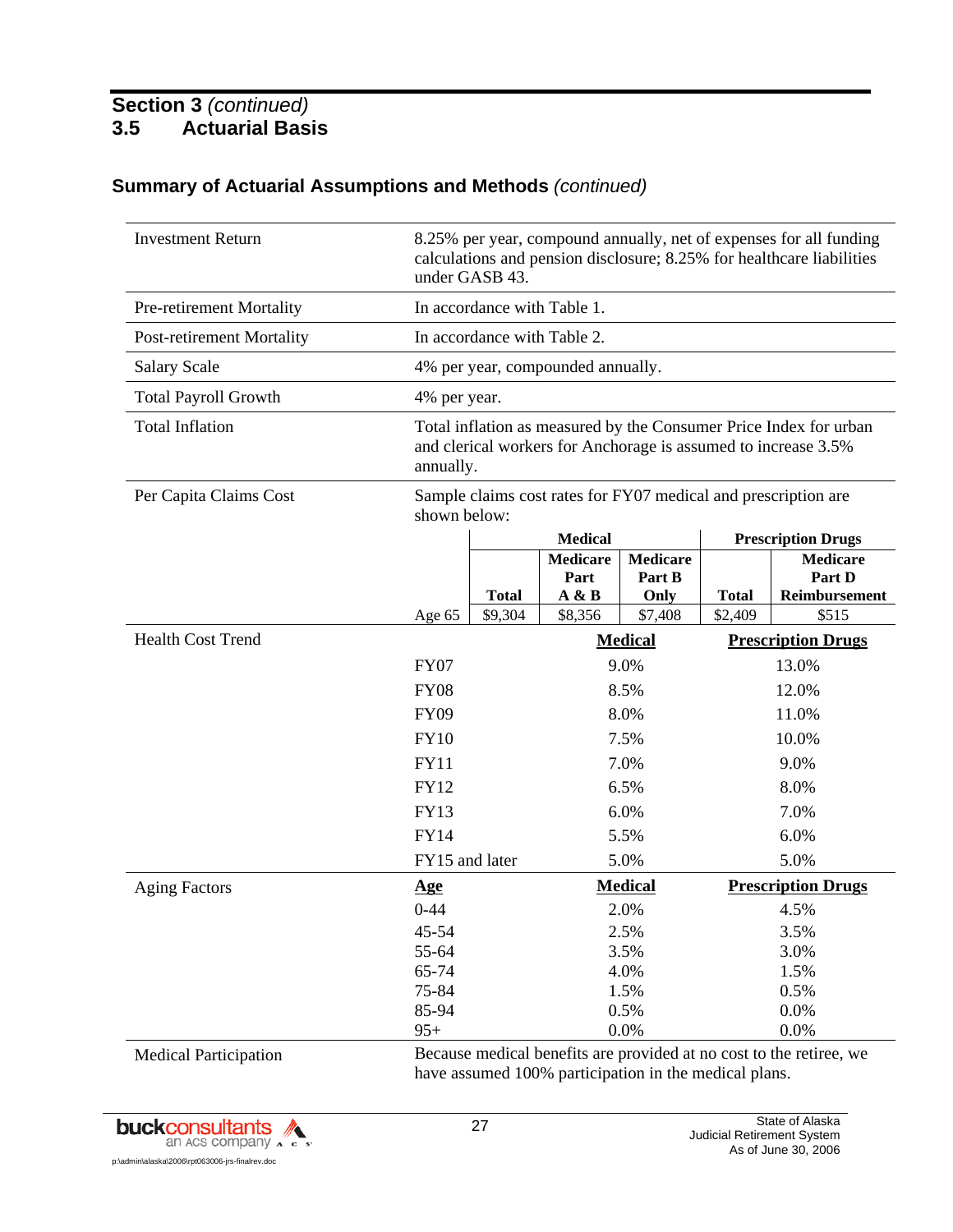| Turnover and Early Retirement | Annual turnover and early retirement at each age and service is<br>the greatest of the following amounts:<br>$0\%$<br>a.<br>3% if service is greater than 15 years<br>b.<br>c. 6% if vested and immediately eligible<br>for full benefits based on retirement provision.<br>10% if vested and age is greater than 64.<br>d. |
|-------------------------------|-----------------------------------------------------------------------------------------------------------------------------------------------------------------------------------------------------------------------------------------------------------------------------------------------------------------------------|
| Disability                    | In accordance with Table 3. Post-disability mortality in<br>accordance with Table 4.                                                                                                                                                                                                                                        |
| Maximum Retirement Age        | Age $70$                                                                                                                                                                                                                                                                                                                    |
| <b>Martial Status</b>         | Married inactive members are assumed to choose the 50% Joint<br>and Survivor benefit option. 90% of active and inactive<br>members are assumed to be married. Husbands are assumed to<br>be 4 years older than their wives.                                                                                                 |

#### **Summary of Actuarial Assumptions and Methods** *(continued)*

#### **Changes in Assumptions Since the Last Valuation**

|                                  | <b>June 30, 2004</b>                                                                                                                                                                                           | <b>June 30, 2006</b>                                                                                                                                                                                                                                                                                                                                                                                                                                                                                                                                                                                                                                                                                         |
|----------------------------------|----------------------------------------------------------------------------------------------------------------------------------------------------------------------------------------------------------------|--------------------------------------------------------------------------------------------------------------------------------------------------------------------------------------------------------------------------------------------------------------------------------------------------------------------------------------------------------------------------------------------------------------------------------------------------------------------------------------------------------------------------------------------------------------------------------------------------------------------------------------------------------------------------------------------------------------|
| Pre-retirement Mortality         | 1994 Group Annuity Mortality Table<br>for males and females, 1994 Base<br>Year.                                                                                                                                | 55% of the male rates and 60% of the<br>female rates in the 1994 Group<br>Annuity Mortality Table for males<br>and females, 1994 Base Year.                                                                                                                                                                                                                                                                                                                                                                                                                                                                                                                                                                  |
| <b>Post-retirement Mortality</b> | 1994 Group Annuity Mortality Table<br>for males and females, 1994 Base<br>Year.                                                                                                                                | 1994 Group Annuity Mortality Table<br>setback 1 year for females and 3 years<br>for males, 1994 Base Year.                                                                                                                                                                                                                                                                                                                                                                                                                                                                                                                                                                                                   |
| Payroll Growth                   | 4.25% per year.                                                                                                                                                                                                | $4.00\%$ per year.                                                                                                                                                                                                                                                                                                                                                                                                                                                                                                                                                                                                                                                                                           |
| <b>Marital Status</b>            | Marital status as of the valuation date.                                                                                                                                                                       | 90% of active and inactive members.                                                                                                                                                                                                                                                                                                                                                                                                                                                                                                                                                                                                                                                                          |
| Healthcare                       | Blended premium, no adjustment for<br>age - based morbidity. Blended table<br>for medical and prescription drugs.<br>Liabilities valued on a composite<br>retiree basis without distinction for<br>dependents. | Actual claims experience used to set<br>claims costs. Adjusted for age -<br>based morbidity. Distinct medical<br>claims costs for Medicare A & B vs.<br>Medicare B only. Distinct<br>prescription drug claims costs for pre-<br>Medicare vs. Medicare Part D.<br>Distinct trend rates for medical and<br>prescription drugs. Valued liabilities<br>based on a composite individual basis<br>with actual dependent elections. This<br>is a weighted average of the prior<br>years (FY06) claims cost used for the<br>June 30, 2005 valuations for PERS<br>and TRS, rolled forward with<br>expected trend to FY07. There is a<br>description of this methodology in the<br>June 30, 2005 PERS and TRS reports. |

![](_page_32_Picture_5.jpeg)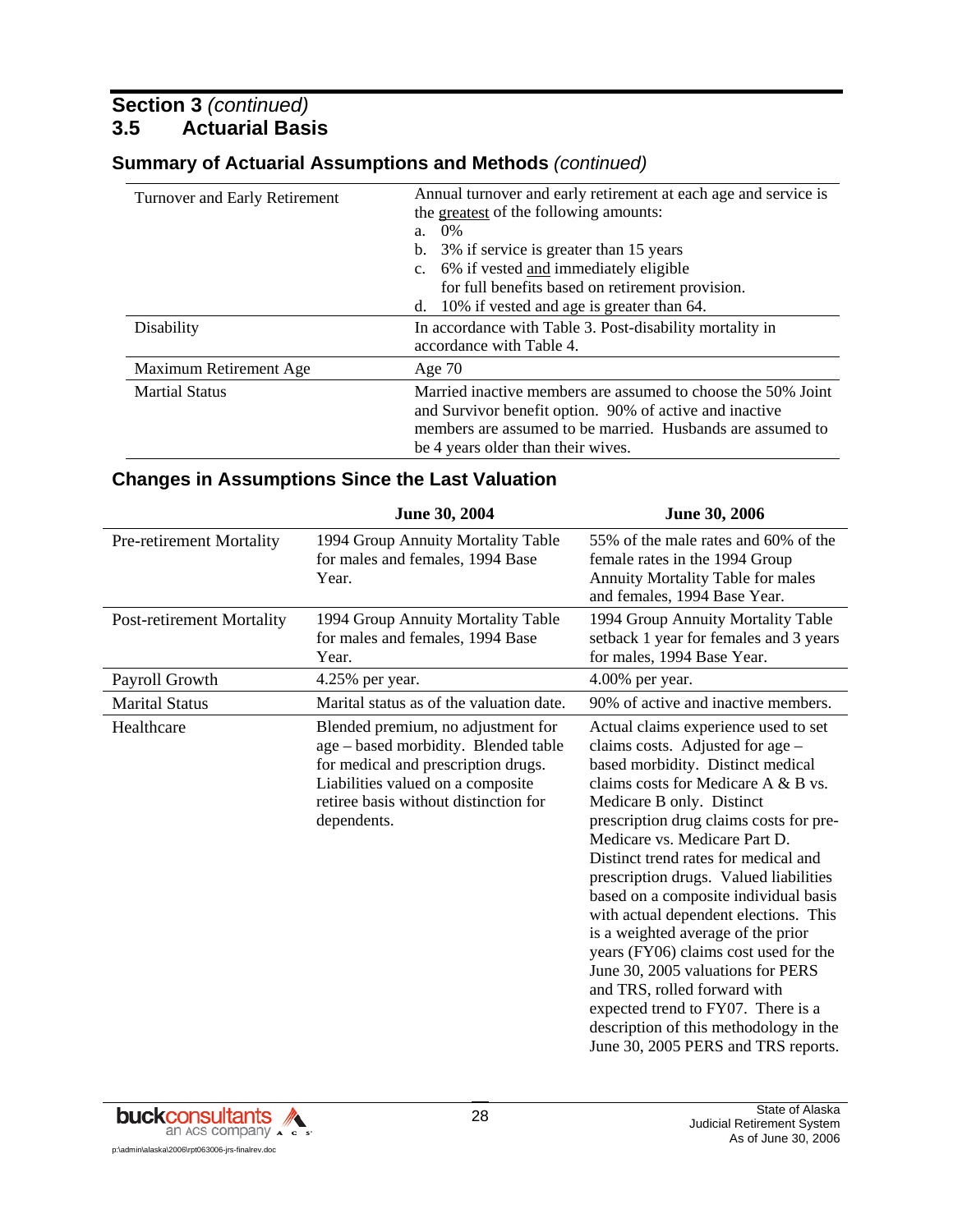|     |             | Rate          |     |             | Rate          |
|-----|-------------|---------------|-----|-------------|---------------|
| Age | <b>Male</b> | <b>Female</b> | Age | <b>Male</b> | <b>Female</b> |
| 20  | .300        | .183          | 45  | .933        | .628          |
| 21  | .314        | .185          | 46  | 1.019       | .667          |
| 22  | .329        | .187          | 47  | 1.123       | .718          |
| 23  | .348        | .188          | 48  | 1.243       | .778          |
| 24  | .369        | .188          | 49  | 1.376       | .845          |
| 25  | .391        | .188          | 50  | 1.525       | .922          |
| 26  | .412        | .190          | 51  | 1.698       | 1.012         |
| 27  | .430        | .194          | 52  | 1.900       | 1.118         |
| 28  | .446        | .203          | 53  | 2.120       | 1.231         |
| 29  | .461        | .214          | 54  | 2.353       | 1.345         |
| 30  | .474        | .226          | 55  | 2.617       | 1.480         |
| 31  | .486        | .241          | 56  | 2.927       | 1.653         |
| 32  | .496        | .256          | 57  | 3.301       | 1.883         |
| 33  | .502        | .272          | 58  | 3.726       | 2.167         |
| 34  | .502        | .289          | 59  | 4.193       | 2.492         |
| 35  | .503        | .308          | 60  | 4.717       | 2.864         |
| 36  | .510        | .330          | 61  | 5.315       | 3.286         |
| 37  | .527        | .356          | 62  | 6.001       | 3.763         |
| 38  | .556        | .386          | 63  | 6.784       | 4.307         |
| 39  | .591        | .421          | 64  | 7.653       | 4.916         |
| 40  | .634        | .458          |     |             |               |
| 41  | .684        | .496          |     |             |               |
| 42  | .740        | .533          |     |             |               |
| 43  | .800        | .566          |     |             |               |
| 44  | .862        | .595          |     |             |               |

#### **Table 1 Pre-Retirement Mortality Rates Annual Rates Per 1,000 Members**

![](_page_33_Picture_3.jpeg)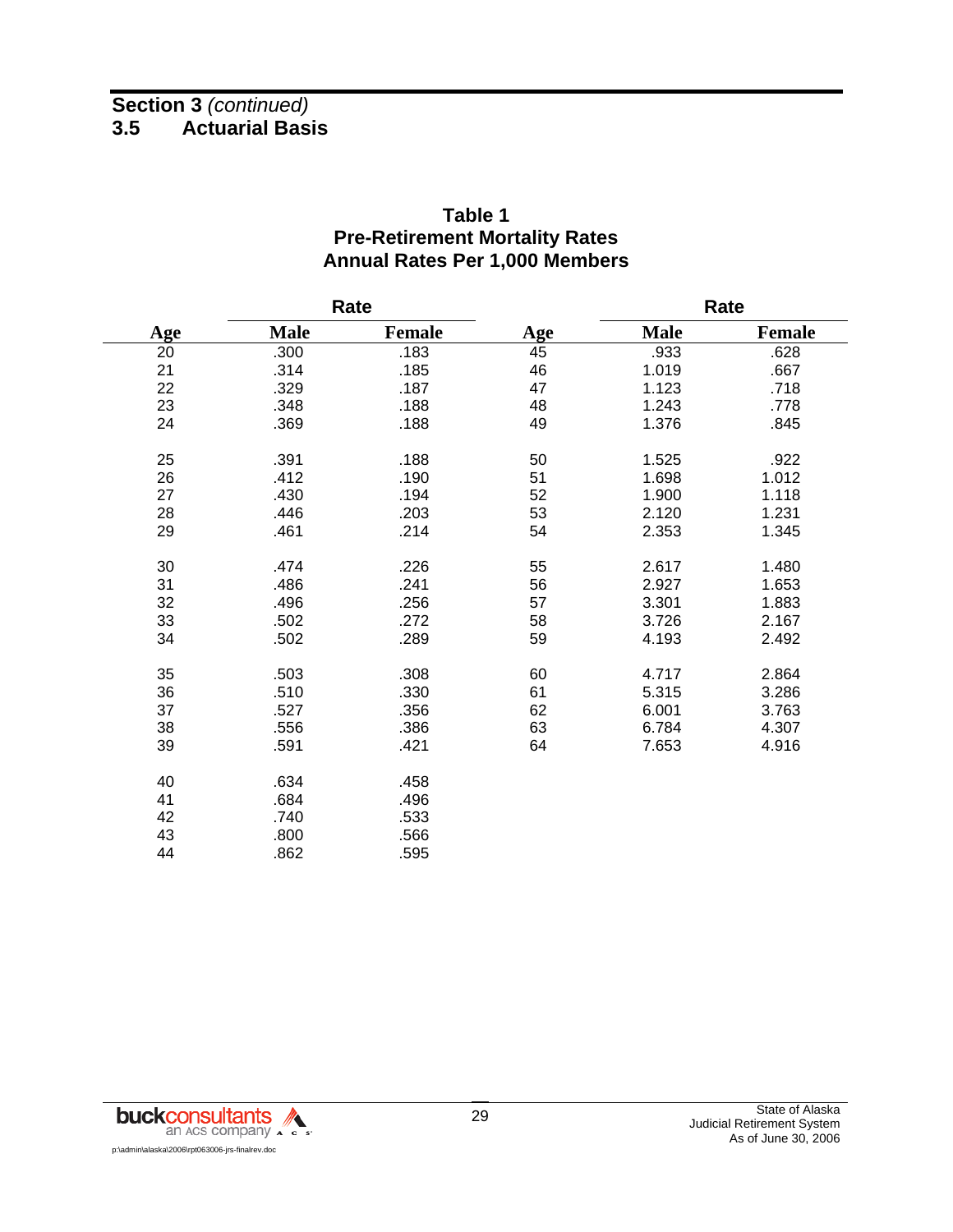|                 |             | Rate   |     |             | Rate          |
|-----------------|-------------|--------|-----|-------------|---------------|
| Age             | <b>Male</b> | Female | Age | <b>Male</b> | <b>Female</b> |
| $\overline{20}$ | .463        | .301   | 45  | 1.346       | .992          |
| 21              | .495        | .305   | 46  | 1.454       | 1.046         |
| 22              | .521        | .308   | 47  | 1.568       | 1.111         |
| 23              | .545        | .311   | 48  | 1.697       | 1.196         |
| 24              | .570        | .313   | 49  | 1.852       | 1.297         |
| 25              | .598        | .313   | 50  | 2.042       | 1.408         |
| 26              | .633        | .313   | 51  | 2.260       | 1.536         |
| 27              | .671        | .316   | 52  | 2.501       | 1.686         |
| 28              | .711        | .324   | 53  | 2.773       | 1.864         |
| 29              | .749        | .338   | 54  | 3.088       | 2.051         |
| 30              | .782        | .356   | 55  | 3.455       | 2.241         |
| 31              | .811        | .377   | 56  | 3.854       | 2.466         |
| 32              | .838        | .401   | 57  | 4.278       | 2.755         |
| 33              | .862        | .427   | 58  | 4.758       | 3.139         |
| 34              | .883        | .454   | 59  | 5.322       | 3.612         |
| 35              | .902        | .482   | 60  | 6.001       | 4.154         |
| 36              | .912        | .514   | 61  | 6.774       | 4.773         |
| 37              | .913        | .550   | 62  | 7.623       | 5.476         |
| 38              | .915        | .593   | 63  | 8.576       | 6.271         |
| 39              | .927        | .643   | 64  | 9.663       | 7.179         |
| 40              | .958        | .701   |     |             |               |
| 41              | 1.010       | .763   |     |             |               |
| 42              | 1.075       | .826   |     |             |               |
| 43              | 1.153       | .888   |     |             |               |
| 44              | 1.243       | .943   |     |             |               |

## **Table 2 Post-Retirement Mortality Rates Annual Rates Per 1,000 Members**

![](_page_34_Picture_3.jpeg)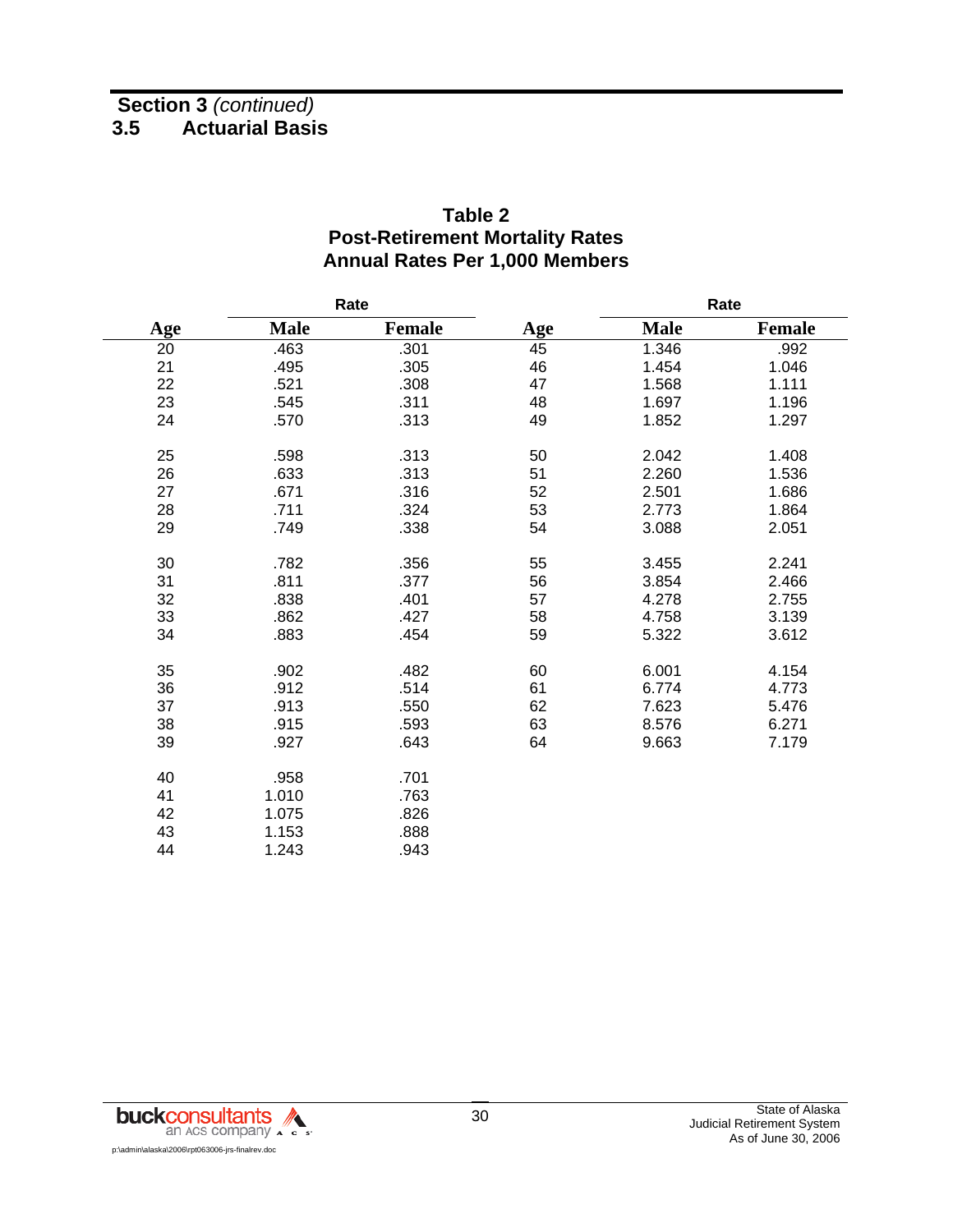#### **Table 3 Disability Rates Annual Rates Per 1,000 Members**

| Age             | Rate | Age | Rate |
|-----------------|------|-----|------|
| $\overline{20}$ | .17  | 45  | .41  |
| 21              | .17  | 46  | .44  |
| 22              | .18  | 47  | .48  |
| 23              | .18  | 48  | .52  |
| 24              | .18  | 49  | .56  |
|                 |      |     |      |
| 25              | .19  | 50  | .60  |
| 26              | .19  | 51  | .65  |
| 27              | .19  | 52  | .72  |
| $28\,$          | .20  | 53  | .80  |
| 29              | .20  | 54  | .89  |
|                 |      |     |      |
| $30\,$          | .21  | 55  | 1.00 |
| 31              | .21  | 56  | 1.15 |
| 32              | .22  | 57  | 1.34 |
| 33              | .22  | 58  | 1.53 |
| 34              | .23  | 59  | 1.80 |
| 35              | .24  |     |      |
| 36              | .25  |     |      |
| 37              | .26  |     |      |
| $38\,$          | .27  |     |      |
|                 |      |     |      |
| 39              | .28  |     |      |
| 40              | .29  |     |      |
| 41              | .30  |     |      |
| 42              | .32  |     |      |
| 43              | .34  |     |      |
| 44              | .37  |     |      |
|                 |      |     |      |

![](_page_35_Picture_3.jpeg)